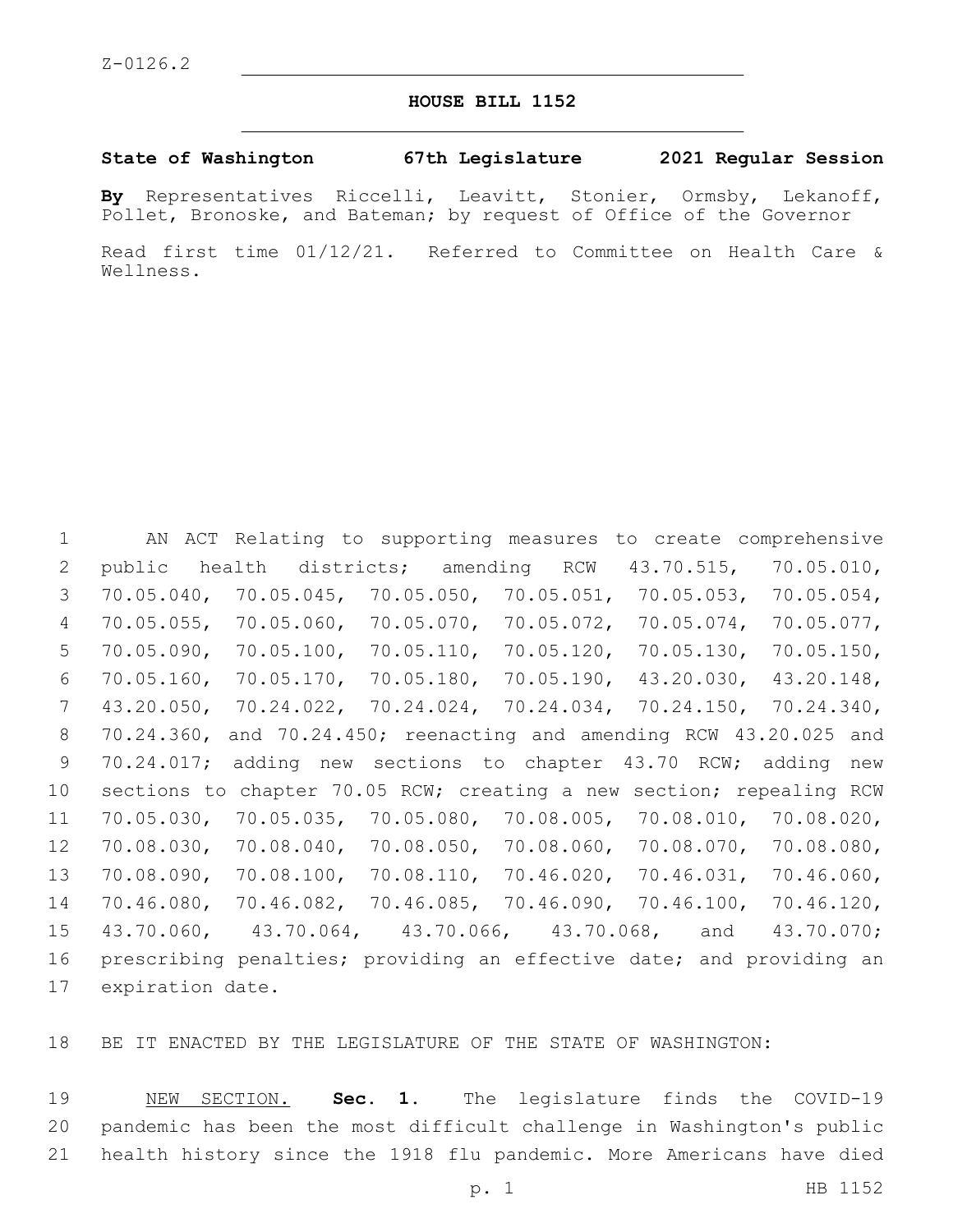from COVID-19 than the number of United States troops killed in combat during World War II. The COVID-19 pandemic response has stressed and strained every part of our society and far surpassed the capabilities of local, state, tribal, and even federal public health agencies. Before the COVID-19 pandemic, the legislature had initiated action to address the critical challenges Washington's public health system faces, including limited organizational capacity, financial resources, and understaffing through beginning to specifically fund foundational public health services. The COVID-19 pandemic laid bare the shortcomings of Washington's current public health system which have been studied and identified for over a decade. Washington's current public health system was not able to consistently monitor and track the pandemic, staff the many required missions, adequately address the health inequities, and implement standard approaches to 15 disease containment.

 The legislature further finds that, in Washington, local health services are currently provided through a decentralized means by 35 local health jurisdictions. In many cases, rural communities are served by smaller local health jurisdictions that have less capacity to provide the full spectrum of foundational public health services than their urban peers. Local health jurisdictions serving smaller populations face challenges providing the full spectrum of foundational public health services and activities to promote and protect the health of all people. In addition, local health jurisdictions are overseen by boards in which most the members do not have direct experience in public health or health care. Since April 2020, a Kaiser health news investigation reports at least 181 local and state health leaders have resigned, retired, or been fired, including 11 local health leaders in Washington. Diseases do not respect borders or boundaries, yet the current decentralized system in Washington creates a patchwork approach with limited accountability and consistency. National peer-review studies report larger jurisdictions perform better on most foundational comprehensive public health services. Therefore, the legislature finds comprehensive public health districts comprising larger populations, balanced governance, and interdependence between all levels of the public health system will increase accountability, effectiveness, and performance in delivering foundational public 39 health services.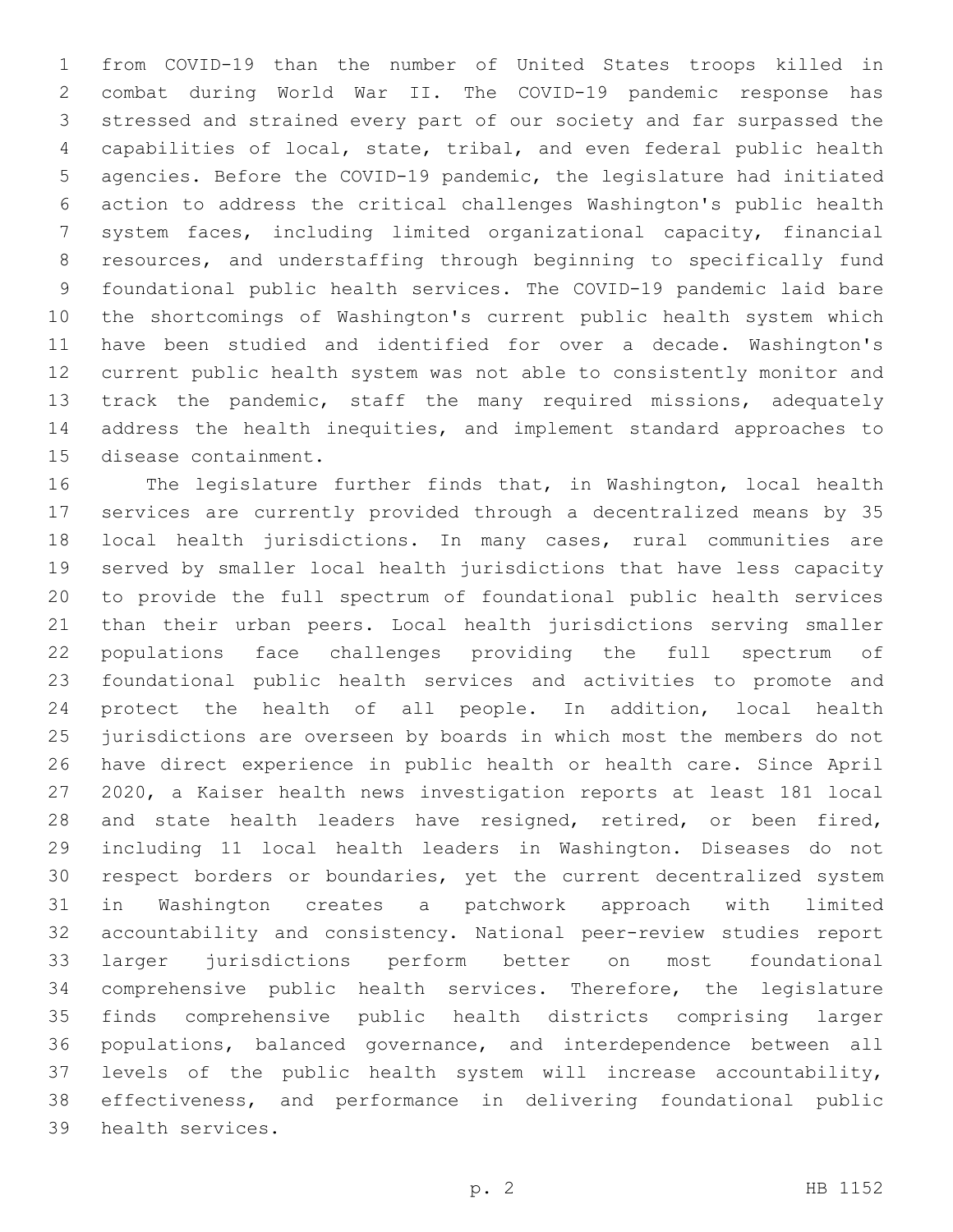The COVID-19 pandemic has amplified the health and social inequities in Washington that existed before its emergence. There are vast inequities in per capita spending for local public health services by population size and geographic location. National peer- review studies report communities with limited public health systems experience low levels of activity participation, low perceived effectiveness, and sparse organizational networks compared to comprehensive public health systems. The inequitable distribution of morbidity and mortality between Black, indigenous, and people of color and other populations demonstrates the large health inequities that must be addressed. Therefore, the legislature finds the state must determine adequate funding of comprehensive public health districts from cities, counties, and the state, with the goal of providing all people with equitable access to foundational public health services, and once this funding is determined, the legislature finds this investment in the public's health will continue to be 17 prioritized.

 The legislature recognizes that public health and health care staff have been overwhelmed, overworked and their mental and physical health are at risk due to the pandemic. The legislature is thankful for the countless contributions that public health and health care staff have made to combat this deadly public health crisis and pandemic. These contributions and efforts have increased public awareness about the importance of strong infrastructure for our 25 public health system. Therefore, the legislature finds that meaningful discourse about the current public health system is 27 necessary to ensure public trust.

 The legislature expects emergencies that threaten the health and well-being of all Washingtonians, emergent and routine, to increase. Restructuring state funding of foundational public health services is not enough to face these threats. The legislature intends for Washington to have a public health system that can respond to 21st century public health emergencies and public health issues, have the capacity to improve health outcomes of BIPOC communities, persons with disabilities, LGBTQ+, rural communities, limited English-speaking persons, and address health equity across the life span.

 NEW SECTION. **Sec. 2.** A new section is added to chapter 43.70 38 RCW to read as follows: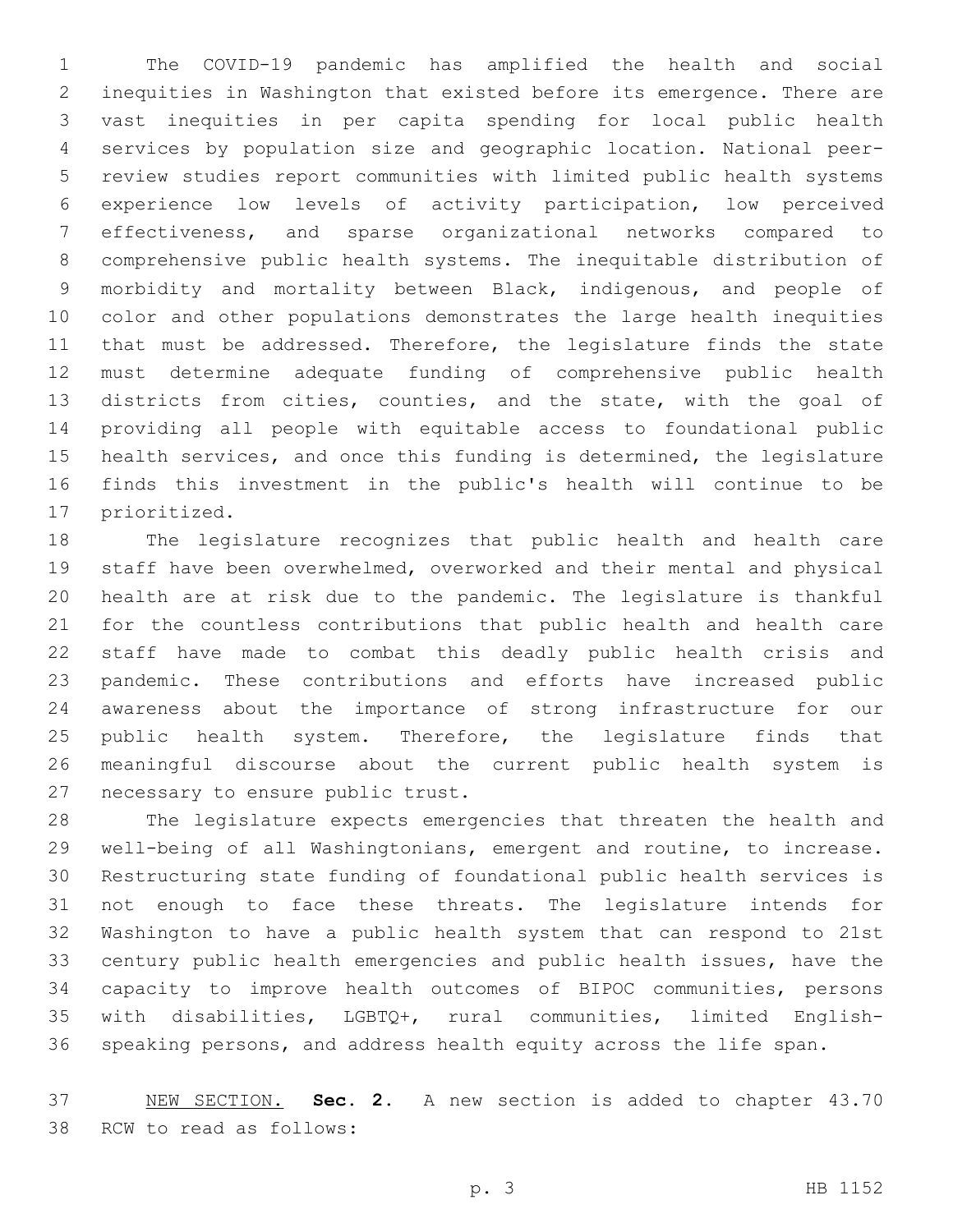(1) A work group is created to develop and recommend to the secretary a public health system to provide foundational public health services to all people in Washington through comprehensive 4 public health districts and the department.

- 5 (2) Members of the work group must include:
- (a) Two representatives from the senate;6
- 7 (b) Two representatives from the house of representatives;
- 8 (c) Three representatives of local public health;
- 9 (d) Two representatives of state public health;
- 10 (e) Three representatives of counties;

11 (f) Two representatives of cities;

- 12 (g) One tribal representative; and
- 13 (h) One representative with expertise in government finance.

14 (3) The governor shall appoint the members of the work group and 15 ensure that members represent diverse geographic locations in both 16 rural and urban communities.

17 (4) The work group shall develop a transparent process, including 18 opportunities for public comment.

19 (5) By January 1, 2022, the work group must recommend to the 20 secretary the system for counties to form comprehensive public health 21 districts using existing regionalized health structures as a model.

 (6) By July 1, 2022, the work group must recommend performance measures and a measure set to the secretary, including the dimensions listed in section 3 of this act, to be used by each comprehensive 25 public health district.

26 (7) By January 1, 2023, the work group must submit 27 recommendations to the legislature on adequate funding of 28 comprehensive public health districts, including the following:

29 (a) Reasonable per capita estimates to deliver foundational 30 public health services;

31 (b) Appropriate contribution levels between cities, counties, and 32 the state; and

33 (c) Adequate allocation levels to sustain the state public health system.34

35 (8) This section expires December 31, 2024.

36 NEW SECTION. **Sec. 3.** A new section is added to chapter 43.70 37 RCW to read as follows: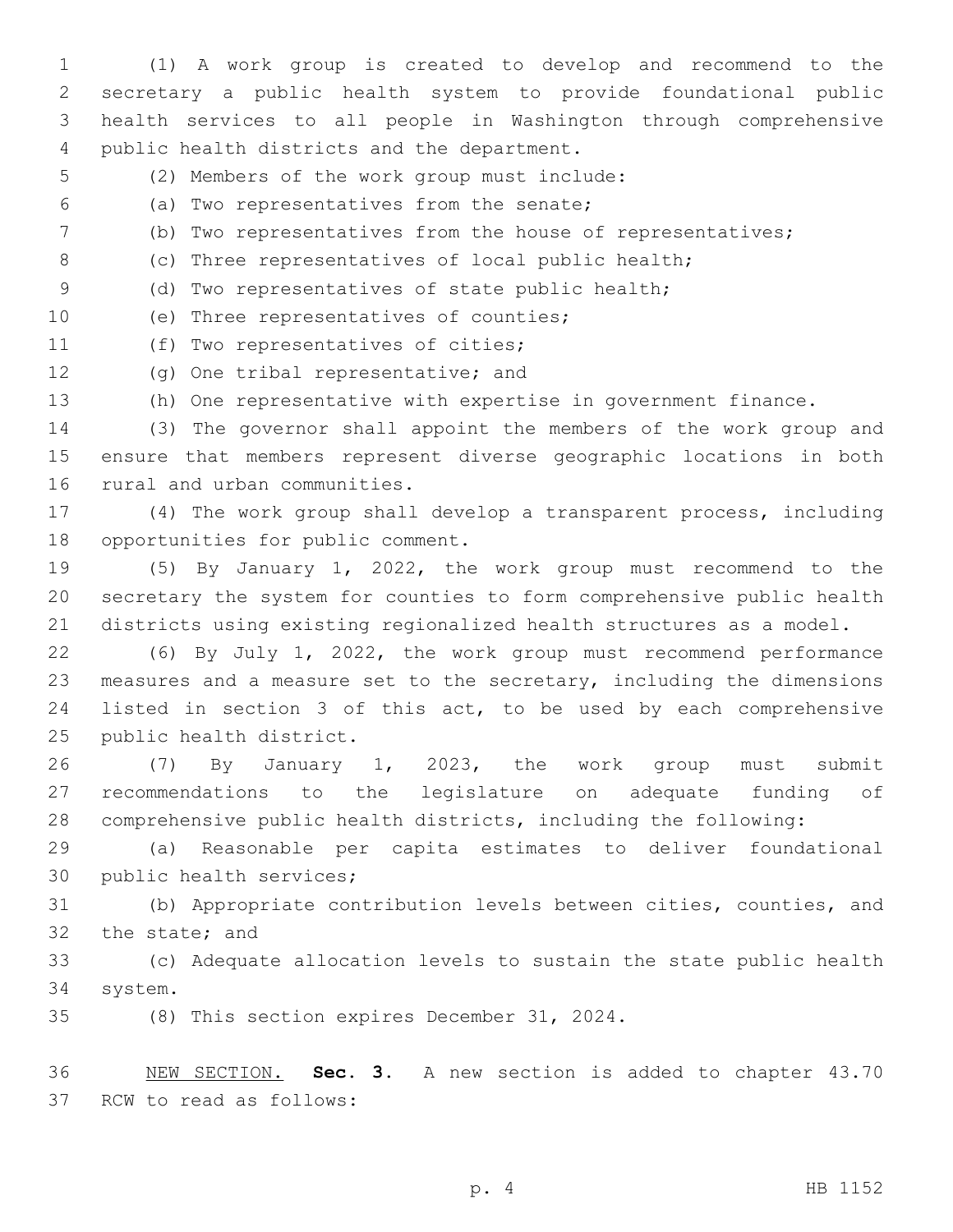(1) The secretary must adopt rules to provide foundational public health services to all people in Washington through comprehensive public health districts and the department. These rules must include: (a) A system and process for a county or counties to create comprehensive public health districts under chapter 70.05 RCW that: (i) Serve a combined population of over 250,000 people; (ii) Provide all foundational public health services described 8 under RCW 43.70.515; and (iii) Maintain local offices in each county sufficient to meet 10 community need; (b) Standard statewide performance measures and proposed benchmarks to track efficiency and effectiveness of comprehensive public health districts. The performance measures must include 14 dimensions of: (i) Improving morbidity and mortality of marginalized 16 communities; 17 (ii) Improving health equity for all people; (iii) Data modernization and interoperability across the state 19 public health system; 20 (iv) Community engagement; and 21 (v) Emergency preparedness and response; 22 (c) A measure set that: 23 (i) Is of manageable size; 24 (ii) Is based on readily available data; (iii) Gives preference to nationally reported measures; and (iv) Focuses on the overall performance of the system, including 27 outcomes and total costs; (d) A process for the department to certify comprehensive public 29 health districts; (e) A process to evaluate comprehensive public health district and department performance of the measure set developed under (c) of 32 this subsection; and (f) A process for information and data elements to be reported by comprehensive public health districts to the department. (2) By November 1, 2024, the secretary shall submit a report to the appropriate committees of the legislature on comprehensive public health district performance based on the performance measures established under subsection (1)(b) of this section.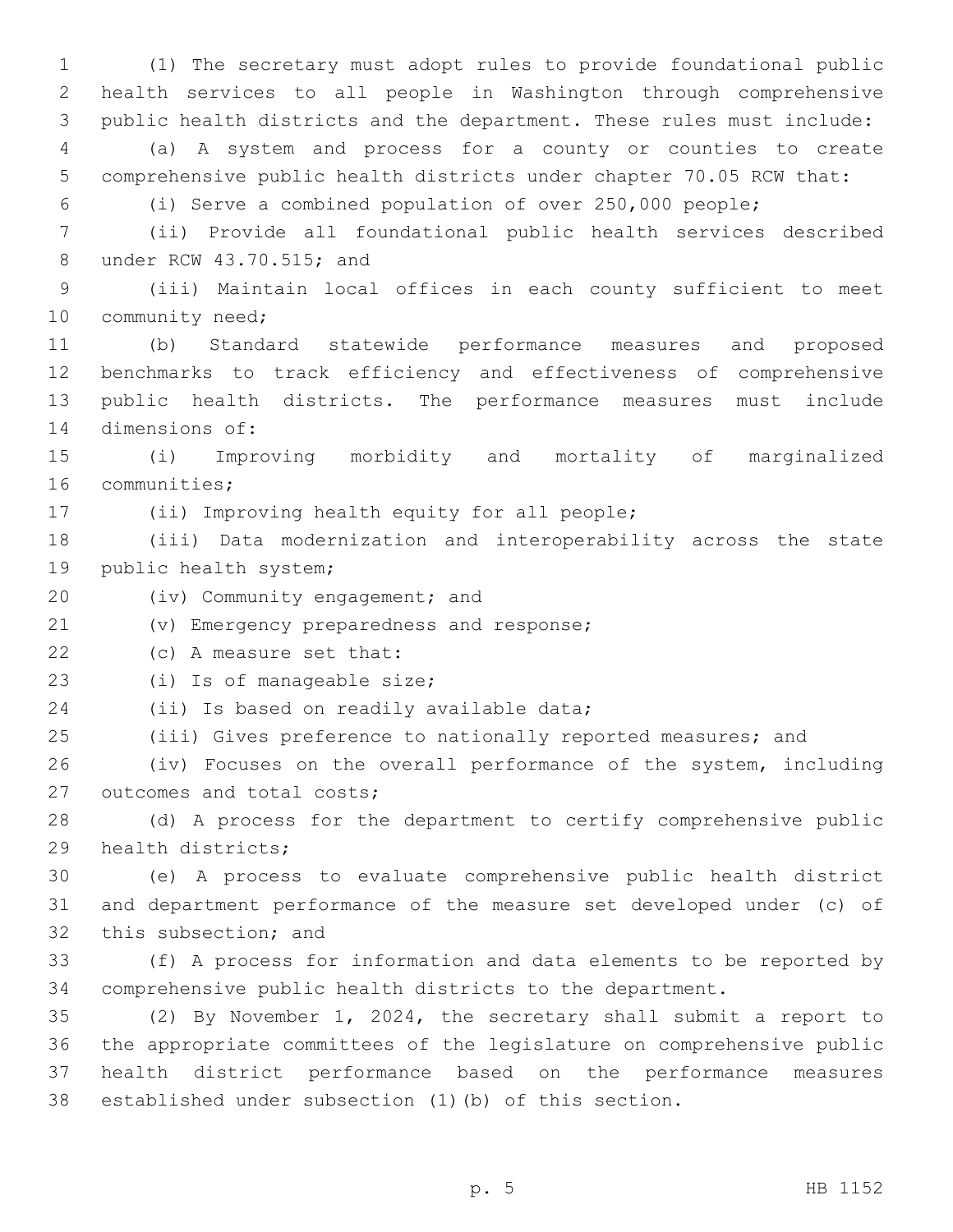**Sec. 4.** RCW 43.70.515 and 2019 c 14 s 2 are each amended to read 2 as follows:

 (1) With any state funding of foundational public health services, the state expects that measurable benefits will be realized to the health of communities in Washington as a result of the improved capacity of the governmental public health system. Close coordination and sharing of services are integral to increasing 8 system capacity.

 (2)(a) Funding for foundational public health services shall be appropriated to the office of financial management. The office of financial management may only allocate funding to the department if the department, after consultation with federally recognized Indian tribes pursuant to chapter 43.376 RCW, jointly certifies with a state association representing local health jurisdictions until the 15 creation of comprehensive public health districts, comprehensive 16 public health districts, and the state board of health, to the office of financial management that they are in agreement on the distribution and uses of state foundational public health services 19 funding across the public health system.

 (b) After January 1, 2023, foundational public health services 21 funding may only be distributed to the department, the state board of health, Indian health programs, and comprehensive public health 23 districts certified by the department. The department must evaluate comprehensive public health districts' performances to satisfy the measure set identified in section 3 of this act before allocation on 26 January 1, 2025, and biennially thereafter.

27 (c) If joint certification is provided, the department shall distribute foundational public health services funding according to the agreed-upon distribution and uses. If joint certification is not provided, appropriations for this purpose shall lapse.

 (3) By October 1, 2020, the department, in partnership with sovereign tribal nations, local health jurisdictions, and the state 33 board of health, shall report on:

 (a) Service delivery models, and a plan for further 35 implementation of successful models;

 (b) Changes in capacity of the governmental public health system; 37 and

38 (c) Progress made to improve health outcomes.

 (4) For purposes of this section and sections 2 and 3 of this 40 act: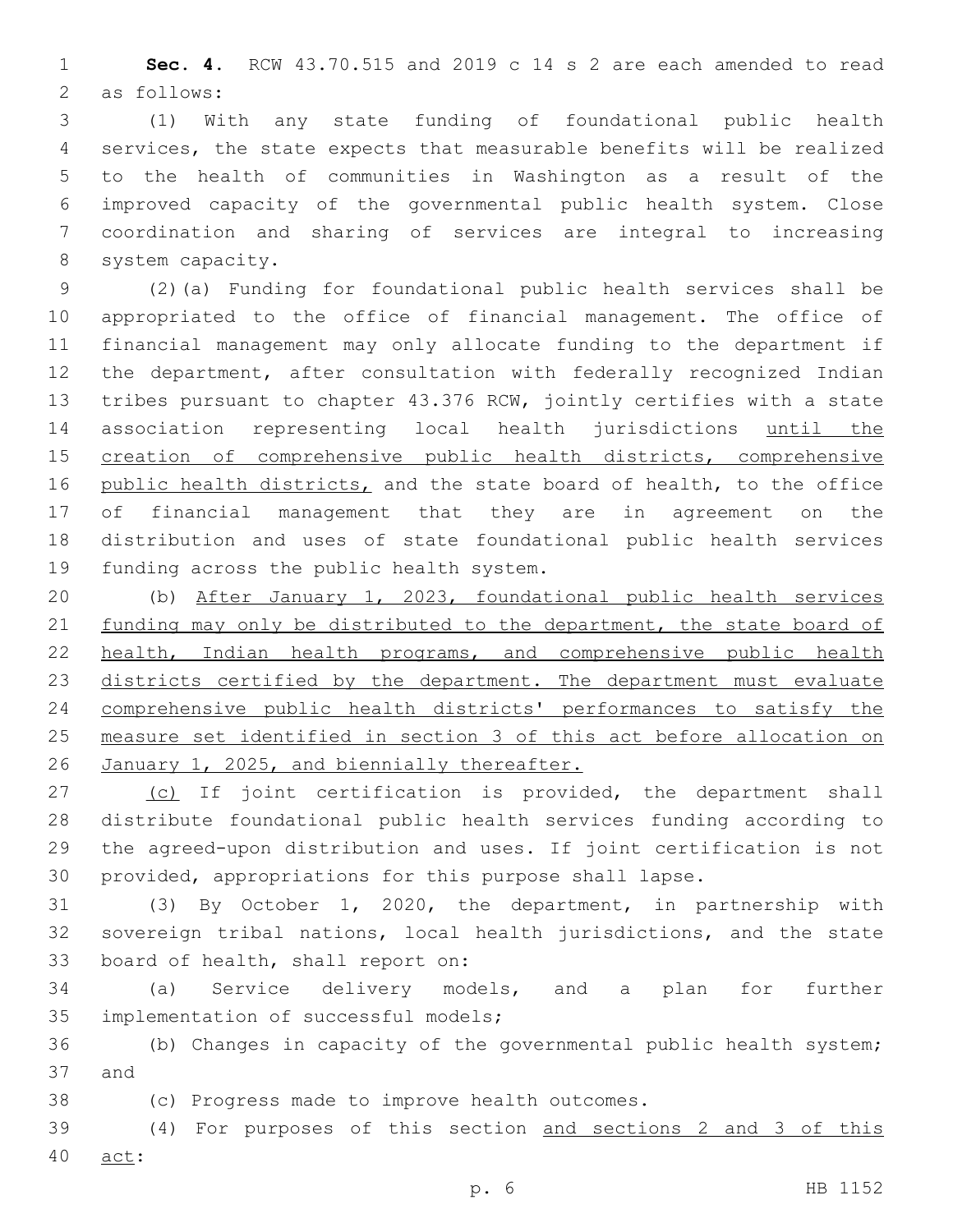1 (a) "Comprehensive public health district" means all the 2 territory consisting of one or more counties organized under chapter 3 70.05 RCW; serving a combined population of over 250,000 people; in 4 which a district health department has capacity and resources to 5 provide all foundational public health services to all people living 6 within the district. 7 (b) "District health department" means a public health agency 8 organized under chapter 70.05 RCW. 9 (c) "Foundational public health services" means a limited 10 statewide set of defined public health services within the following 11 areas: 12 (i) Control of communicable diseases and other notifiable 13 conditions; 14 (ii) Chronic disease and injury prevention; 15 (iii) Environmental public health; 16 (iv) Maternal, child, and family health; 17 (v) Access to and linkage with medical, oral, and behavioral 18 health services; 19 (vi) Vital records; and (vii) Cross-cutting capabilities, including:20 21 (A) Assessing the health of populations; (B) Public health emergency planning;22 23 (C) Communications; 24 (D) Policy development and support; (E) Community partnership development; and 26 (F) Business competencies. 27 (((b)) (d) "Governmental public health system" means the state 28 department of health, state board of health, local health 29 jurisdictions until the creation of comprehensive public health 30 districts, comprehensive public health districts, sovereign tribal 31 nations, and Indian health programs located within Washington.  $32$  (( $\left(\frac{1}{10}\right)$ ) (e) "Indian health programs" means tribally operated 33 health programs, urban Indian health programs, tribal epidemiology 34 centers, the American Indian health commission for Washington state, 35 and the Northwest Portland area Indian health board.  $36$  (( $\left(\frac{1}{4}+\right)$ ) (f) "Local health jurisdictions" means a public health 37 agency organized under chapter 70.05, 70.08, or 70.46 RCW. 38 (((e)) (g) "Service delivery models" means a systematic sharing 39 of resources and function among state and local governmental public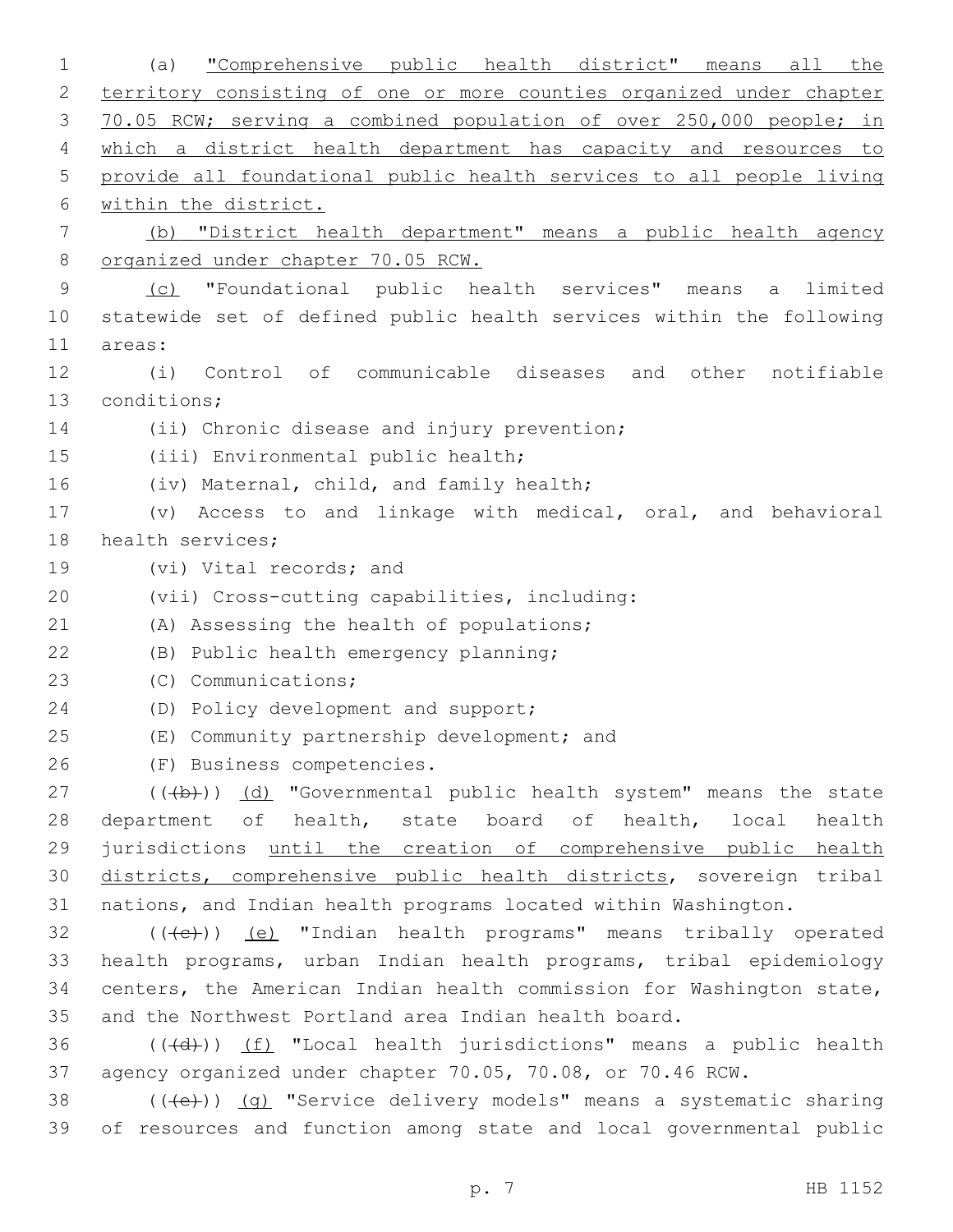1 health entities, sovereign tribal nations, and Indian health programs 2 to increase capacity and improve efficiency and effectiveness.

3 **Sec. 5.** RCW 70.05.010 and 1993 c 492 s 234 are each amended to 4 read as follows:

5 For the purposes of ((chapters 70.05 and 70.46 RCW)) this chapter 6 and unless the context thereof clearly indicates to the contrary:

7 (1) (("Local)) "Comprehensive public health district" means all 8 territory consisting of one or more counties organized under this 9 chapter serving a combined population of over 250,000 people in which 10 a district health department has capacity and resources to provide 11 foundational public health services as defined in RCW 43.70.515 to 12 all people within the territory.

13 (2) "Department" means the department of health.

14 (3) "District board of health" means the board of health that 15 oversees the comprehensive public health district.

16 (4) "District health departments" means the county or district 17 which provides comprehensive public health services to persons within 18 the area.

19 (((2) "Local)) (5) "District health officer" means the legally 20 qualified physician who has been appointed as the health officer for 21 the  $((\text{county or})$  district  $((\text{public}))$  health department.

22 ((43) "Local board of health" means the county or district board 23 of health.

24 (4) "Health district" means all the territory consisting of one 25 or more counties organized pursuant to the provisions of chapters 26 70.05 and 70.46 RCW.

27 (5) "Department" means the department of health.)) (6) 28 "Secretary" means the secretary of health.

29 NEW SECTION. **Sec. 6.** A new section is added to chapter 70.05 30 RCW to read as follows:

 (1) By January 1, 2023, counties must form comprehensive public health districts. The structure of the comprehensive public health districts is determined by the work group under section 2 of this act and the rules adopted by the department under section 3 of this act. The department must certify a comprehensive public health district.

36 (2) Counties with populations over 1,000,000 may be considered a 37 comprehensive public health district without joining with other 38 counties when the county legislative authority of the county passes a

p. 8 HB 1152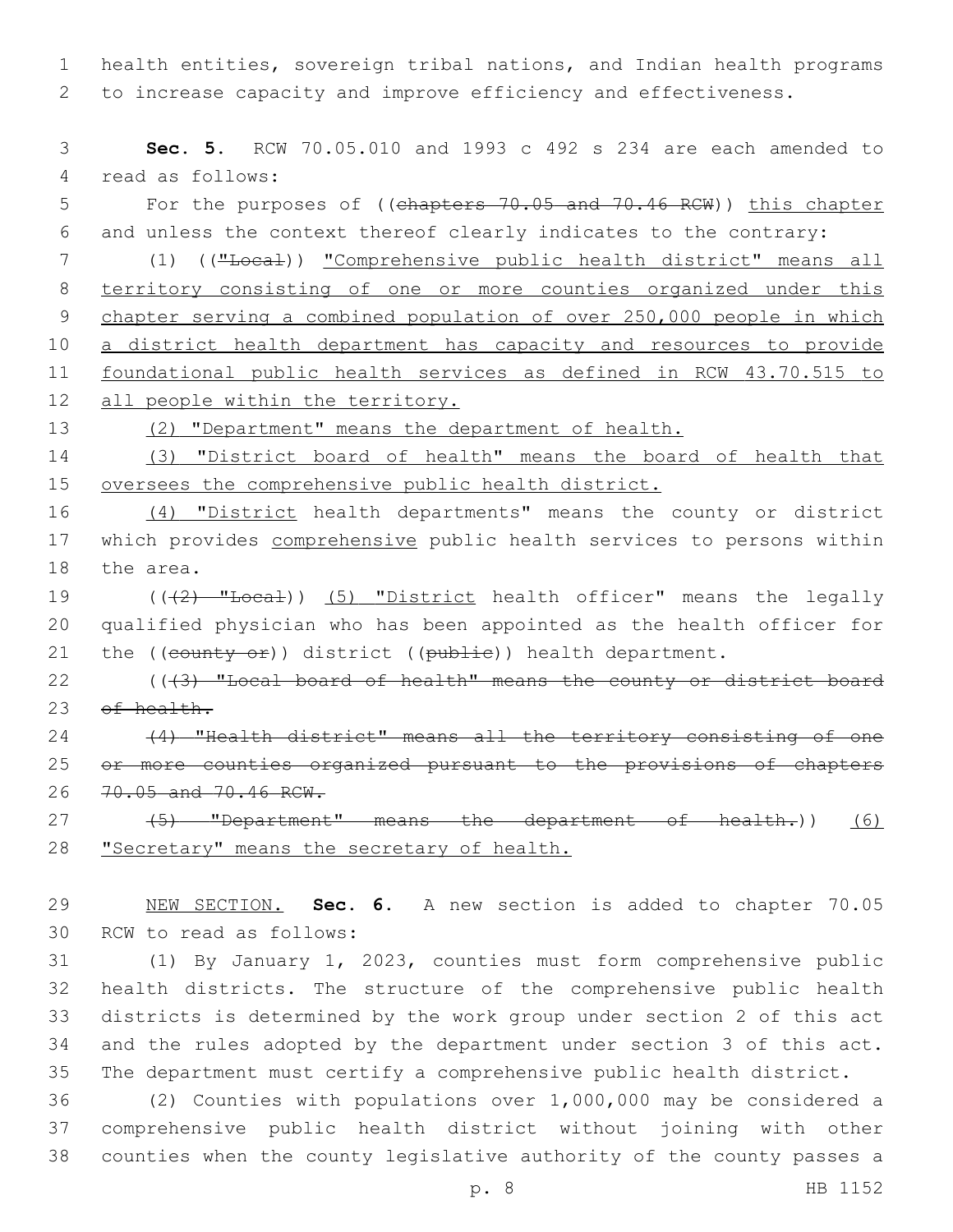resolution or ordinance to organize such a comprehensive public health district under this chapter. Any city with a population of 100,000 or more and the county in which it is located, are authorized, as agreed upon between the respective governing bodies of such city and county, to establish and operate the comprehensive public health district. The respective governing bodies must pass resolutions or ordinances to organize the comprehensive public health 8 district.

 (3) Comprehensive public health districts consisting of two or more counties may be created when two or more boards of county commissioners pass a resolution establishing a district for such purpose. In counties with a home rule charter, the county legislative authority must establish a district board of health. The boards of county commissioners or county legislative authority must specify the appointment, term, and compensation or reimbursement of expenses. The comprehensive public health district shall consist of all the area of 17 the combined counties.

 (4) The district board of health shall constitute the local board of health for all the territory included in the comprehensive public health district, and shall supersede and exercise all the powers and perform all the duties by law vested in the county board of health of any county included in the comprehensive public health district.

(5) Members of the district board of health are as follows:

 (a) One commissioner from each county represented on the comprehensive public health district chosen by nomination from each 26 county commission board;

 (b) One elected city official from a larger populous city in the comprehensive public health district chosen by nomination from the 29 city;

 (c) One elected city official from a smaller populous city in the comprehensive public health districts chosen by nomination from the 32 city;

 (d) One tribal representative of a tribe or urban Indian health organization from within the comprehensive public health district;

 (e) An equal number of seats as the total represented by county commissioners and city officials under (a) through (c) of this 37 subsection filled by:

 (i) Hospital representatives from the hospitals in the 39 comprehensive public health district;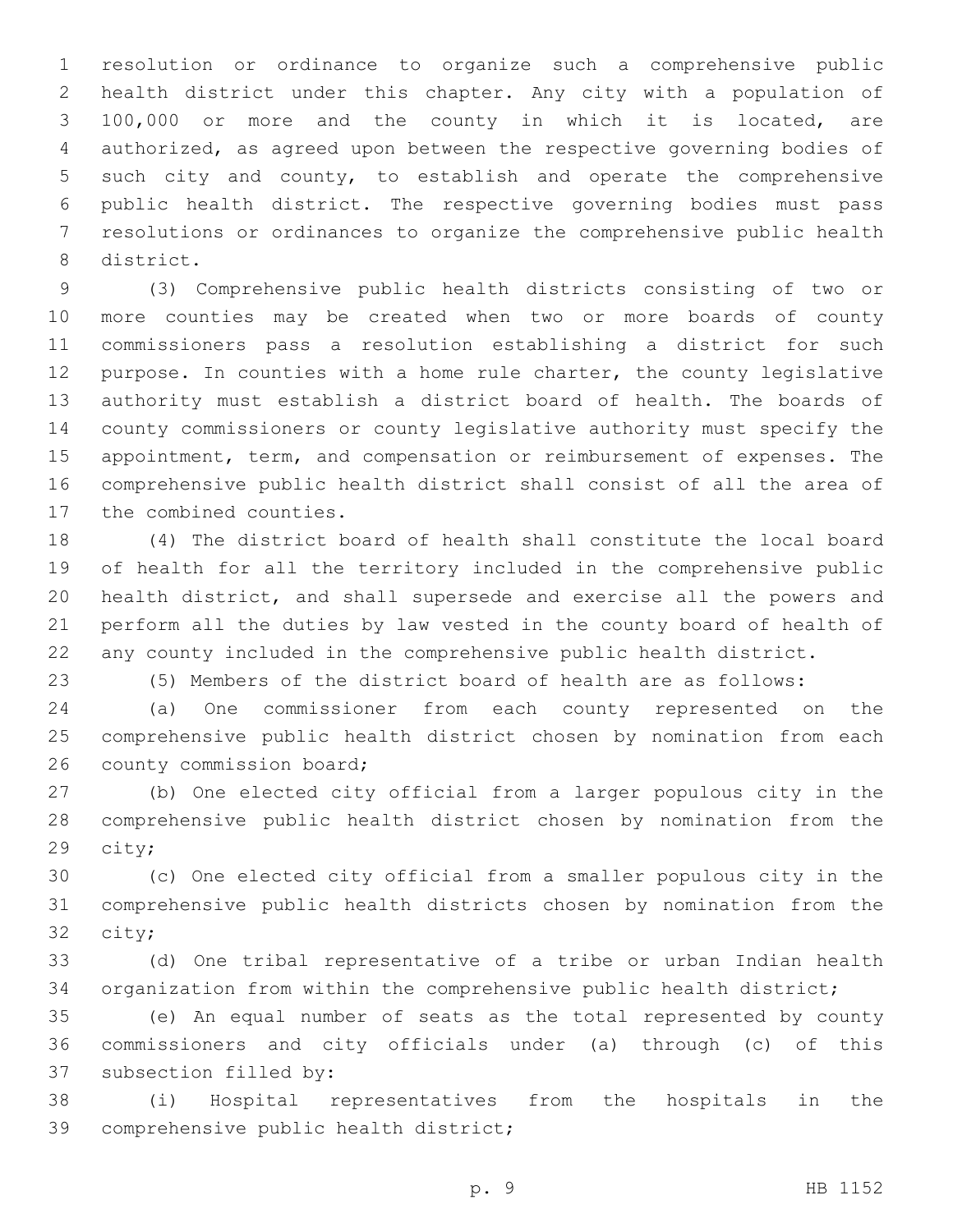(ii) Licensed, practicing physician representatives practicing in 2 the comprehensive public health district;

 (iii) Licensed, practicing nurse representatives practicing in 4 the comprehensive public health district; and

 (iv) Consumer representatives residing in the comprehensive public health district who also act as representatives of the comprehensive public health district advisory committee; and

 (f) The district health officer for the comprehensive public 9 health district.

 (6) For the initial appointments, members of the district board of health appointed under subsection (5)(e) of this section must be nominated by county and city officials and selected by the secretary. For subsequent appointments, the district board of health shall solicit nominations and select members listed under subsection (5)(e) 15 of this section.

 NEW SECTION. **Sec. 7.** A new section is added to chapter 70.05 17 RCW to read as follows:

 (1) A district advisory committee is established to bring various community perspectives to the district health board, with members as 20 provided in this subsection.

 (a) Comprehensive public health districts must accept nominations and select representatives to the advisory committee from communities within the comprehensive public health district experiencing health 24 inequities as determined by the district board of health, and other members of the community that interact with public health. No more than 15 members may be appointed to the advisory committee and members must include at least one small business representative, one teacher representative, one consumer representative, and two consumer representatives from communities experiencing health inequities 30 within the region.

 (b) The advisory committee must reflect diversity in race, ethnicity, persons living with a disability, gender identity, age, LGBTQ+ populations, urban and rural communities, and socioeconomic status of the comprehensive public health district.

 (c) The advisory committee may choose a chair from among its membership and the comprehensive public health district must convene 37 meetings of the advisory committee.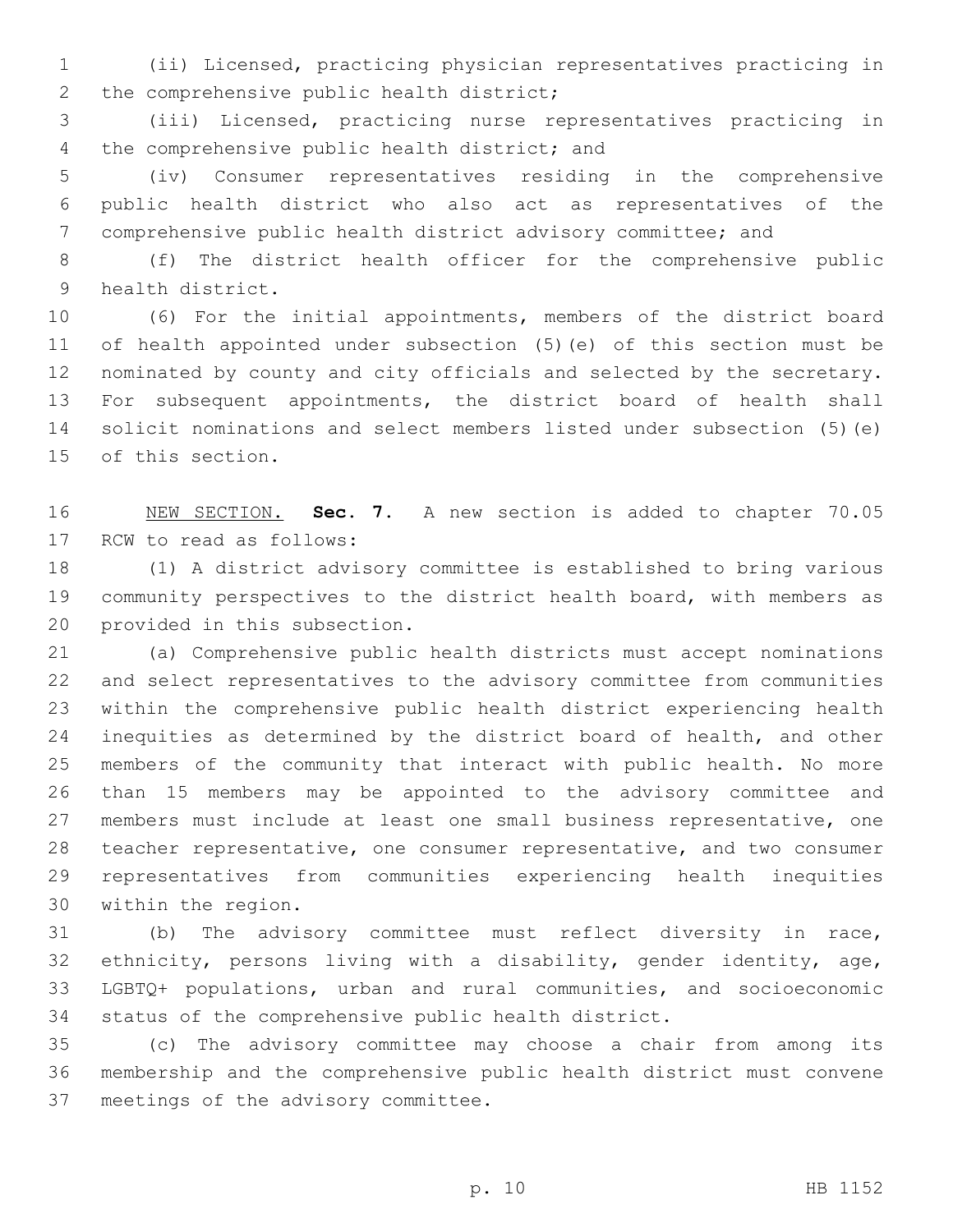(d) Members of the advisory committee shall serve two to four- year terms. Of the initial members, at least five must be appointed 3 to two-year terms.

 (2) The advisory committee shall promote and facilitate communication, coordination, and collaboration among relevant local agencies and Black, indigenous, and people of color communities, persons living with a disability, and the private sector and public sector, to address health inequities. The advisory committee may conduct public hearings or other forms of information gathering to understand how the actions of the comprehensive public health district can ameliorate or contribute to health inequities.

 (3) The advisory committee is a class one group under RCW 43.03.220. The public members shall be paid per diem and travel expenses in accordance with RCW 43.03.050 and 43.03.060.

 NEW SECTION. **Sec. 8.** A new section is added to chapter 70.05 16 RCW to read as follows:

 (1) Each comprehensive public health district shall establish a district health fund in the custody of the county treasurer. In a district composed of more than one county, the county treasurer of the county having the largest population shall serve as custodian of the fund. All receipts received by the district must be deposited into the fund. Expenditures by the district must be authorized by the district board of health and must be disbursed through the fund. The county auditor of the county shall keep the record of the receipts 25 and disbursements.

 (2) Each county and city included in the comprehensive public health district must contribute towards maintenance and operating fees and the expense of providing public health services for the 29 comprehensive public health district.

 NEW SECTION. **Sec. 9.** A new section is added to chapter 70.05 31 RCW to read as follows:

 A comprehensive public health district may own, construct, purchase, lease, add to, and maintain any real and personal property or property rights necessary to conduct the affairs of the district. A comprehensive public health district may sell, lease, convey, or otherwise dispose of any district real or personal property no longer necessary to conduct district affairs. A comprehensive public health district may enter into contracts to carry out this section.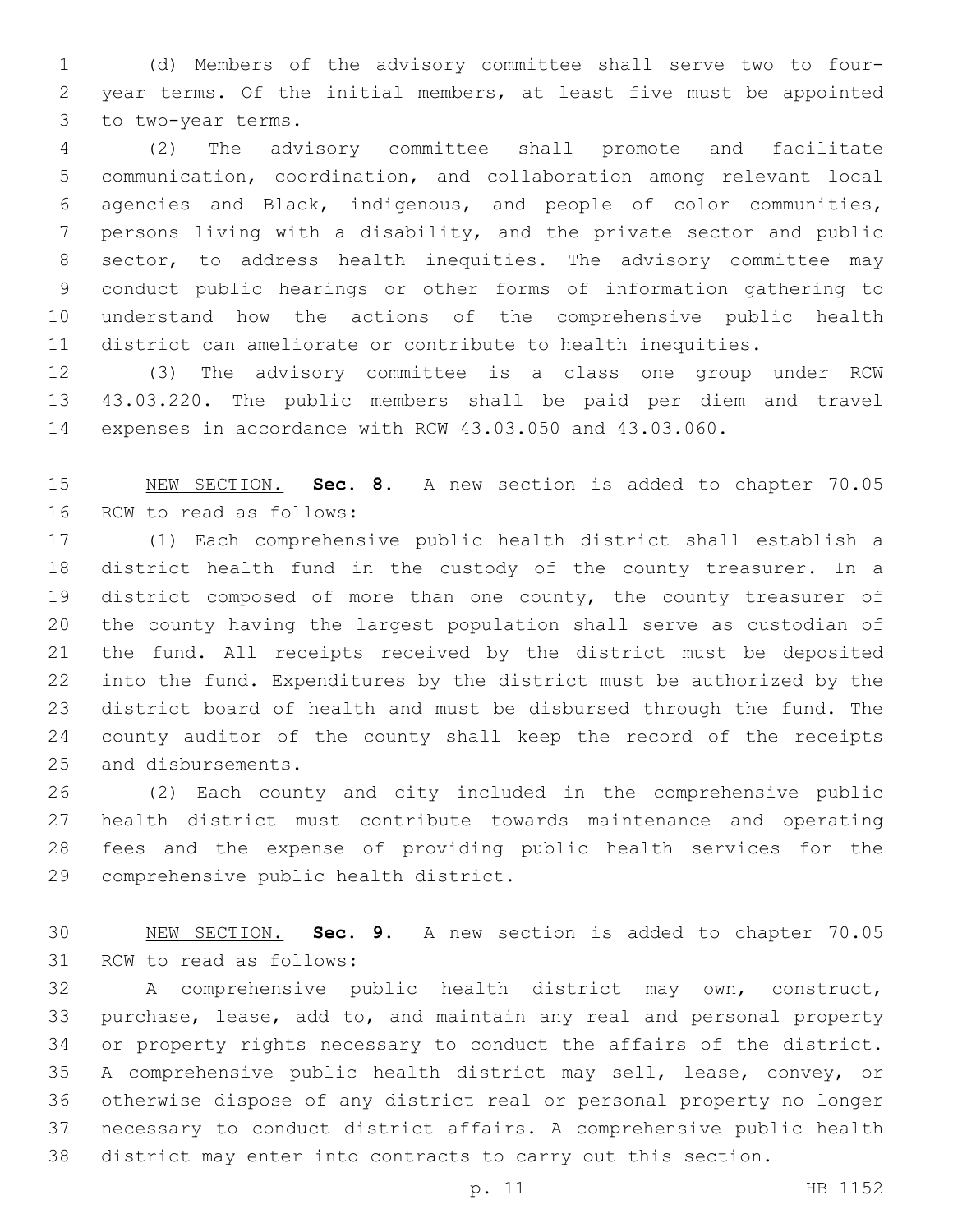NEW SECTION. **Sec. 10.** A new section is added to chapter 70.05 2 RCW to read as follows:

 Notwithstanding any provisions to the contrary contained in any city or county charter, and to the extent provided by the city and the county under appropriate legislative enactment, employees of the district health department may be included in the personnel system or civil service and retirement plans of the city or the county or a personnel system for the district health department that is separate from the personnel system or civil service of either county or city if residential requirements for these positions are coextensive with the county boundaries. The city or county may pay parts of the expense of operating and maintaining the personnel system or civil service and retirement system and contribute to the retirement fund on behalf of employees sums as may be agreed upon between the 15 legislative authorities of the city and county.

 NEW SECTION. **Sec. 11.** A new section is added to chapter 70.05 17 RCW to read as follows:

 Any county or city may withdraw from membership in a comprehensive public health district any time after it has been within the district for a period of two years, but no withdrawal is effective until the county or city receives approval from the secretary. To approve the request, the secretary must determine that termination or withdrawal will not negatively affect the public's health. The secretary must provide a final determination to the requester within 14 days of receiving the request. No withdrawal entitles any member to a refund of any money paid to the district nor relieve it of any obligations to pay to the district all sums for which it obligated itself due and owing by it to the district for the year at the end of which the withdrawal is to be effective. Any county or city that withdraws from membership in a comprehensive public health district must immediately seek admission to another comprehensive public health district under this chapter.

 **Sec. 12.** RCW 70.05.040 and 1993 c 492 s 236 are each amended to 34 read as follows:

35 The ((<del>local</del>)) district board of health shall elect a chair and 36 ((may)) appoint an administrative officer. A ((<del>local</del>)) district health officer shall be appointed pursuant to RCW 70.05.050. 38 Vacancies on the ((local)) district board of health shall be filled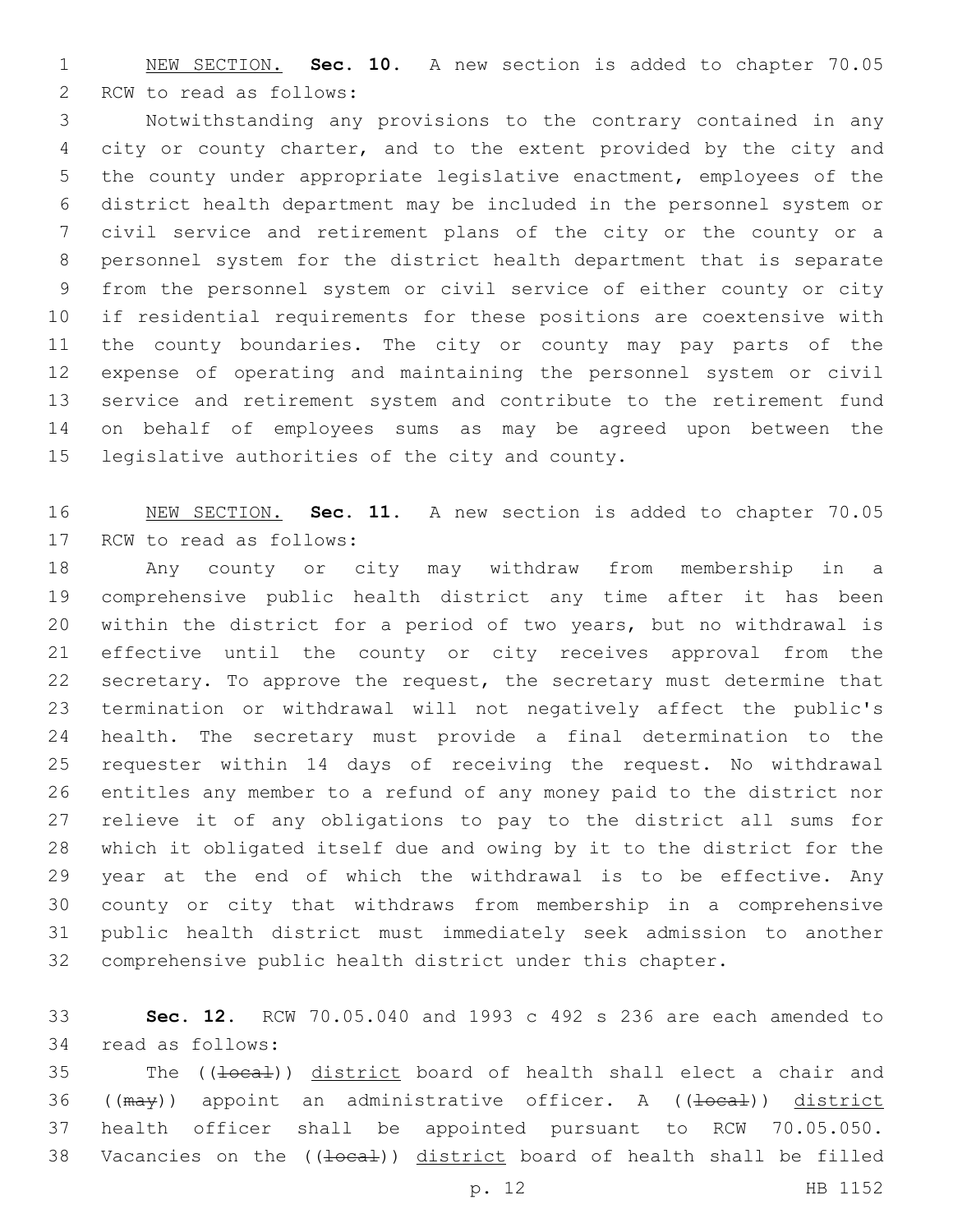1 by appointment within thirty days and made in the same manner as was 2 the original appointment. At the first meeting of the  $((\text{local}))$ 3 district board of health, the members shall elect a chair to serve 4 for a period of one year.

5 **Sec. 13.** RCW 70.05.045 and 1984 c 25 s 2 are each amended to read as follows:6

7 (1) The administrative officer shall act as executive secretary 8 and administrative officer for the ((<del>local</del>)) district board of 9 health, and shall be responsible for administering the operations of 10 the board including such other administrative duties required by the 11 ((local)) district board of health ((board)), except for duties 12 assigned to the health officer as enumerated in RCW 70.05.070 and 13 other applicable state law.

14 (2) The administrative officer must hold the degree of master or 15 doctor of public health, master or doctor of public administration, 16 master of public policy, master of business administration, or an 17 equivalent degree.

18 **Sec. 14.** RCW 70.05.050 and 1996 c 178 s 19 are each amended to 19 read as follows:

20 (1) The (( $\frac{1}{10}$ ) district health officer shall be an experienced physician licensed to practice medicine and surgery or osteopathic medicine and surgery in this state and who is qualified or provisionally qualified in accordance with the standards prescribed 24 in RCW 70.05.051 through 70.05.055 to hold the office of ((<del>local</del>)) 25 district health officer. ((No term of office shall be established for the local health officer but the local health officer shall not be 27 removed until after notice is given, and an opportunity for a hearing 28 before the board or official responsible for his or her appointment 29 under this section as to the reason for his or her removal. The local 30 health officer shall act as executive secretary to, and administrative officer for the local board of health and shall also be empowered to employ such technical and other personnel as approved by the local board of health except where the local board of health has appointed an administrative officer under RCW 70.05.040. The local health officer shall be paid such salary and allowed such expenses as shall be determined by the local board of health. In home rule counties that are part of a health district under this chapter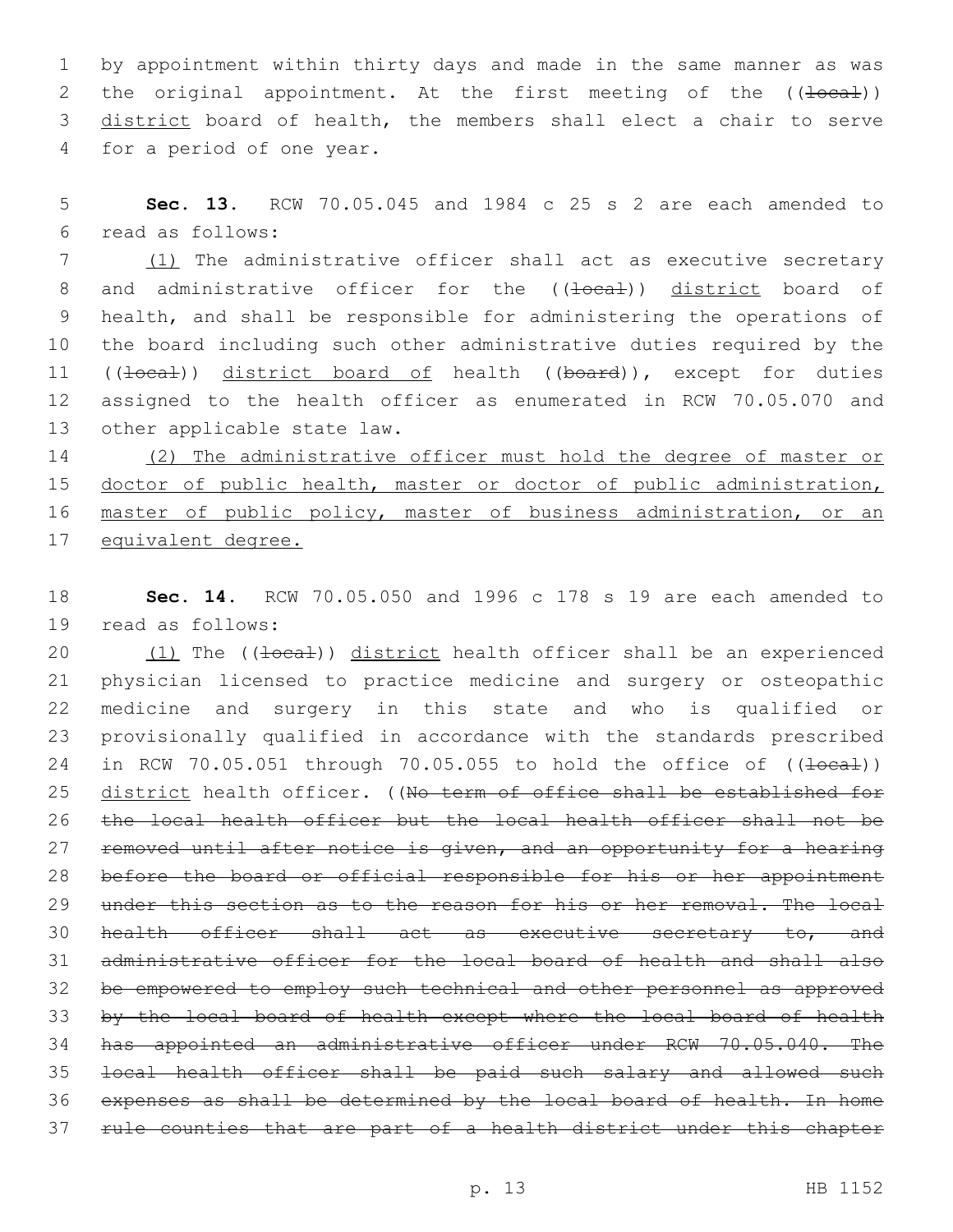1 and chapter 70.46 RCW the local health officer and administrative 2 officer shall be appointed by the local board of health.))

3 (2) The district board of health must submit its district health 4 officer candidate to the secretary.

 (3) After determining whether the district health officer candidate is qualified and committed to the public health of the community in the region, the secretary may appoint the district 8 health officer whose salary is to be paid by the department.

9 (4) The district board of health may petition the secretary for 10 termination of the district health officer for cause. The secretary 11 may terminate the district health officer for cause.

12 **Sec. 15.** RCW 70.05.051 and 1979 c 141 s 75 are each amended to 13 read as follows:

14 The following persons holding licenses as required by RCW 15 70.05.050 shall be deemed qualified to hold the position of ((<del>local</del>)) 16 district health officer:

17 (1) Persons holding the degree of master or doctor of public 18 health, completed a preventative medicine residency program, or 19  $((i$ ts)) an equivalent degree; and

20 (2) ((Persons not meeting the requirements of subsection (1) of 21 this section, who upon August 11, 1969 are currently employed in this 22 state as a local health officer and whom the secretary of social and 23 health services recommends in writing to the local board of health as 24 qualified; and

 $(3)$  (3)) Persons qualified by virtue of completing three years of 26 service as a provisionally qualified officer pursuant to RCW 27 70.05.053 through 70.05.055.

 (3) Persons must live in the district and maintain full-time 29 residency in the district no later than six months after appointment. Exceptions may be granted by the secretary for extraordinary circumstances.

32 **Sec. 16.** RCW 70.05.053 and 1991 c 3 s 305 are each amended to 33 read as follows:

 A person holding a license required by RCW 70.05.050 but not meeting any of the requirements for qualification prescribed by RCW 36 70.05.051 may be appointed by the ((board or official responsible for appointing the local health officer under RCW 70.05.050 as a provisionally qualified local health officer)) secretary for a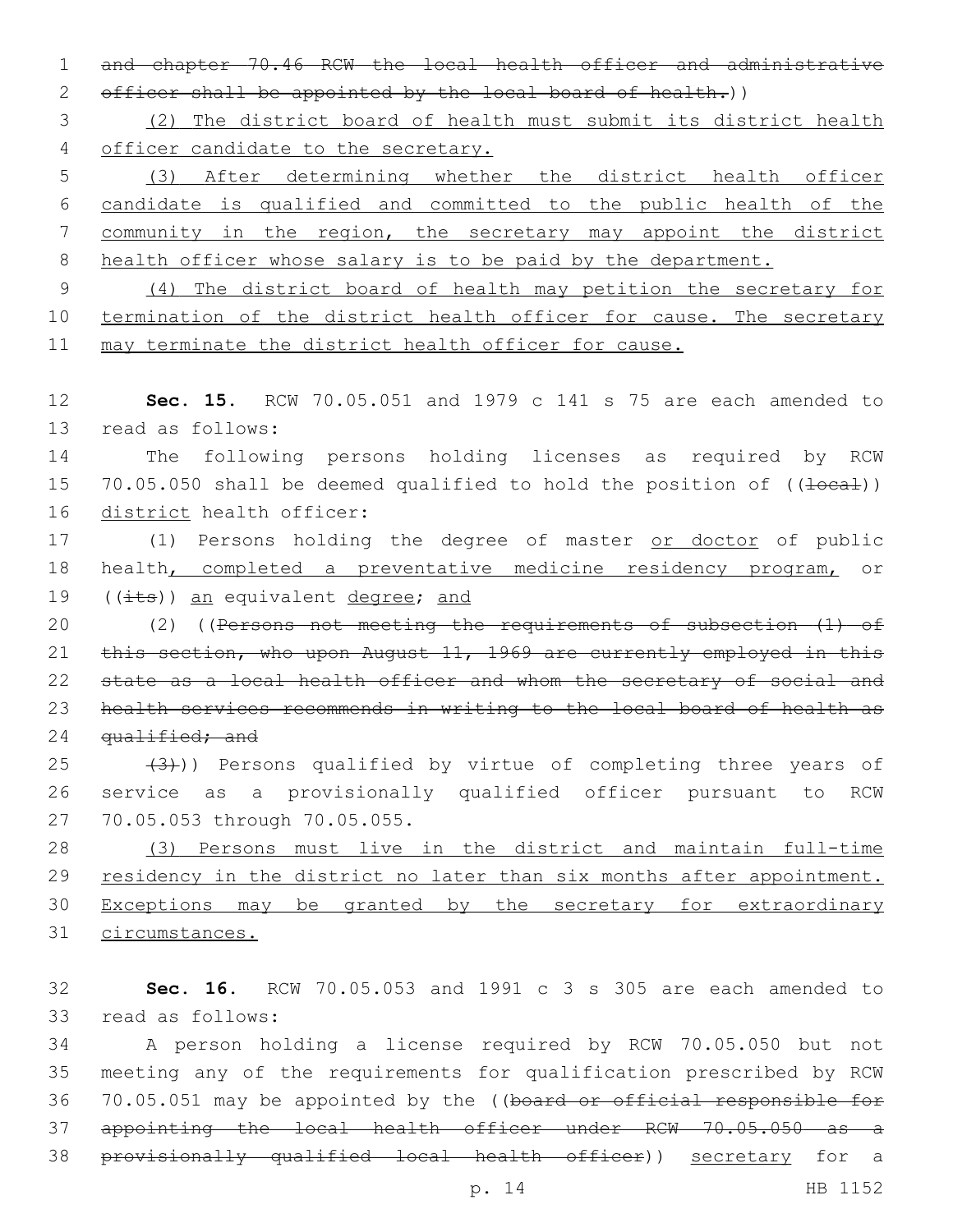1 maximum period of three years upon the following conditions and in 2 accordance with the following procedures:

3 (1) He or she shall participate in an in-service orientation to 4 the field of public health as provided in RCW 70.05.054, and

5 (2) He or she shall satisfy the secretary ((of health)) pursuant 6 to the periodic interviews prescribed by RCW 70.05.055 that he or she 7 has successfully completed such in-service orientation and is 8 conducting such program of good health practices as may be required 9 by the jurisdictional area concerned.

10 **Sec. 17.** RCW 70.05.054 and 1991 c 3 s 306 are each amended to read as follows:11

12 The secretary ((of health)) shall provide an in-service public 13 health orientation program for the benefit of provisionally qualified 14 ((<del>local</del>)) district health officers.

15 Such program shall consist of—

 (1) A three months course in public health training conducted by the secretary either in the state department of health, in a county and/or city health department, in a local health district, or in an 19 institution of higher education; or

20 (2) An on-the-job, self-training program pursuant to a 21 standardized syllabus setting forth the major duties of a  $((\text{local}))$ 22 district health officer including the techniques and practices of 23 public health principles expected of qualified ((local)) district 24 health officers: PROVIDED, That each provisionally qualified 25 ((local)) district health officer may choose which type of training 26 he or she shall pursue.

27 **Sec. 18.** RCW 70.05.055 and 1991 c 3 s 307 are each amended to read as follows:28

 Each year, on a date which shall be as near as possible to the 30 anniversary date of appointment as provisional ((local)) district 31 health officer, the secretary ((of health or his or her)) or the secretary's designee shall personally visit such provisional officer's office for a personal review and discussion of the activity, plans, and study being carried on relative to the provisional officer's jurisdictional area: PROVIDED, That the third such interview shall occur three months prior to the end of the three year provisional term. A standardized checklist shall be used for all such interviews, but such checklist shall not constitute a grading

p. 15 HB 1152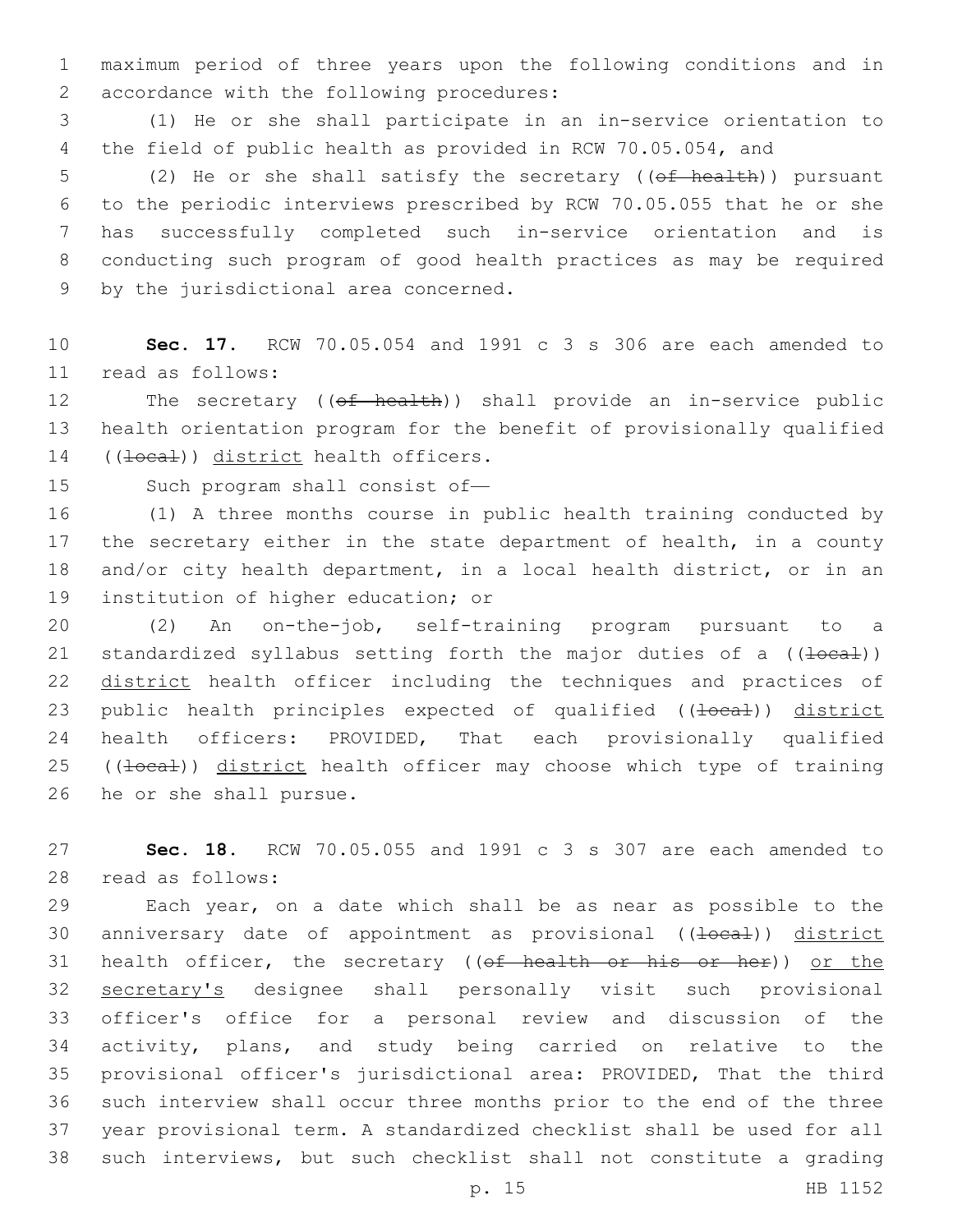1 sheet or evaluation form for use in the ultimate decision of 2 qualification of the provisional appointee as a public health 3 officer.

4 Copies of the results of each interview shall be supplied to the 5 provisional officer within two weeks following each such interview.

6 Following the third such interview, the secretary shall evaluate 7 the provisional ((<del>local</del>)) district health officer's in-service 8 performance and shall notify such officer by certified mail of ((his 9 or her)) the secretary's decision whether or not to qualify such 10 officer as a ((local publie)) district health officer. Such notice 11 shall be mailed at least sixty days prior to the third anniversary 12 date of provisional appointment. Failure to so mail such notice shall 13 constitute a decision that such provisional officer is qualified.

14 **Sec. 19.** RCW 70.05.060 and 1991 c 3 s 308 are each amended to 15 read as follows:

16 Each ((+0ca+)) district board of health shall have supervision 17 over all matters pertaining to the preservation of the life and 18 health of the people within its jurisdiction and shall:

19 (1) Enforce, through the ((<del>local</del>)) district health officer or the 20 administrative officer appointed under RCW 70.05.040,  $(\frac{if \ any \ r}{)}$  the 21 public health statutes of the state and rules ((promulgated)) adopted 22 by the state board of health and the secretary  $((ef - heatth))$ ;

23 (2) Supervise the maintenance of all health and sanitary measures 24 for the protection of the public health within its jurisdiction;

25 (3) Enact ((such local)) district rules and regulations ((as 26  $are)$ ) necessary ((in order)) to preserve, promote, and improve the 27 public health and provide for the enforcement thereof;

28 (4) Provide for the control and prevention of any dangerous, 29 contagious, or infectious disease within the jurisdiction of the 30 ((<del>local</del>)) district health department;

31 (5) Provide for the prevention, control, and abatement of 32 nuisances detrimental to the public health;

33 (6) Make such reports to the state board of health and department 34 through the ((local)) district health officer or the administrative 35 officer as the state board of health or department may require; 36 ((and))

37 (7) Establish fee schedules for issuing or renewing licenses or 38 permits or for such other services as are authorized by the law and 39 the rules of the state board of health: PROVIDED, That such fees for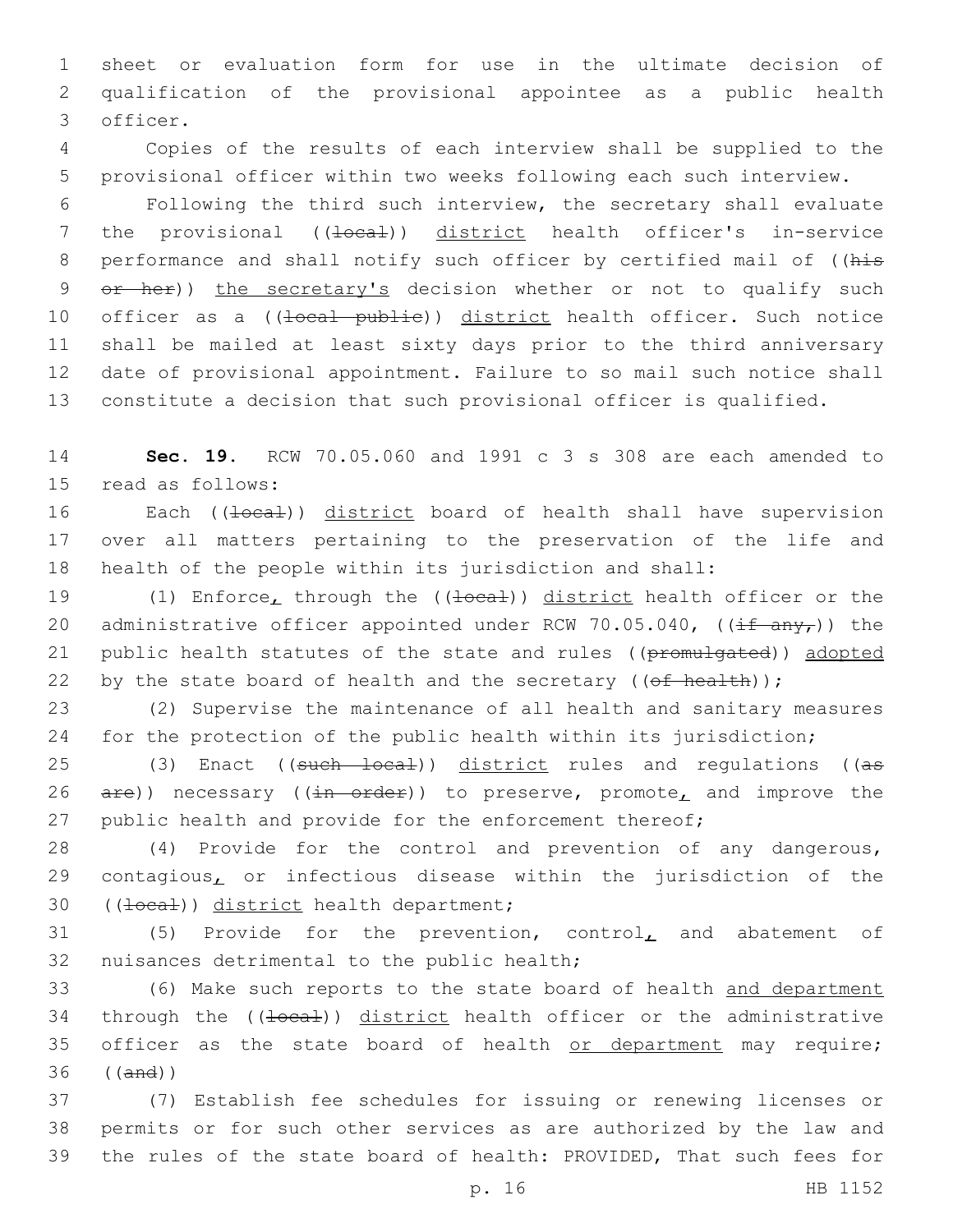1 services shall not exceed the actual cost of providing any such 2 services; and

3 (8) Maintain open communication and close coordination with the 4 department to ensure consistent implementation of public health 5 interventions.

6 **Sec. 20.** RCW 70.05.070 and 2020 c 20 s 1066 are each amended to 7 read as follows:

8 The ((local health officer, acting under the direction of the 9 local board of health or under direction of the administrative 10 officer appointed under RCW 70.05.040 or 70.05.035, if any, shall)) 11 district health officer must:

 (1) Enforce the public health statutes of the state, rules of the 13 state board of health and the secretary ((of health)), and all local health rules, regulations and ordinances within his or her jurisdiction including imposition of penalties authorized under RCW 70A.125.030 and 70A.105.120, the confidentiality provisions in RCW 70.02.220 and rules adopted to implement those provisions, and filing 18 of actions authorized by RCW 43.70.190;

19 (2) Take such action as is necessary to maintain health and 20 sanitation supervision over the territory within his or her 21 jurisdiction;

22 (3) Control and prevent the spread of any dangerous, contagious 23 or infectious diseases that may occur within his or her jurisdiction;

24 (4) Inform the public as to the causes, nature, and prevention of 25 disease and disability and the preservation, promotion and 26 improvement of health within his or her jurisdiction;

27 (5) Prevent, control or abate nuisances which are detrimental to 28 the public health;

29 (6) Attend all conferences called by the secretary ((of health)) 30 or his or her authorized representative;

 (7) Collect such fees as are established by the state board of 32 health or the ((<del>local</del>)) district board of health for the issuance or renewal of licenses or permits or such other fees as may be authorized by law or by the rules of the state board of health;

 (8) Inspect, as necessary, expansion or modification of existing public water systems, and the construction of new public water systems, to assure that the expansion, modification, or construction 38 conforms to system design and plans;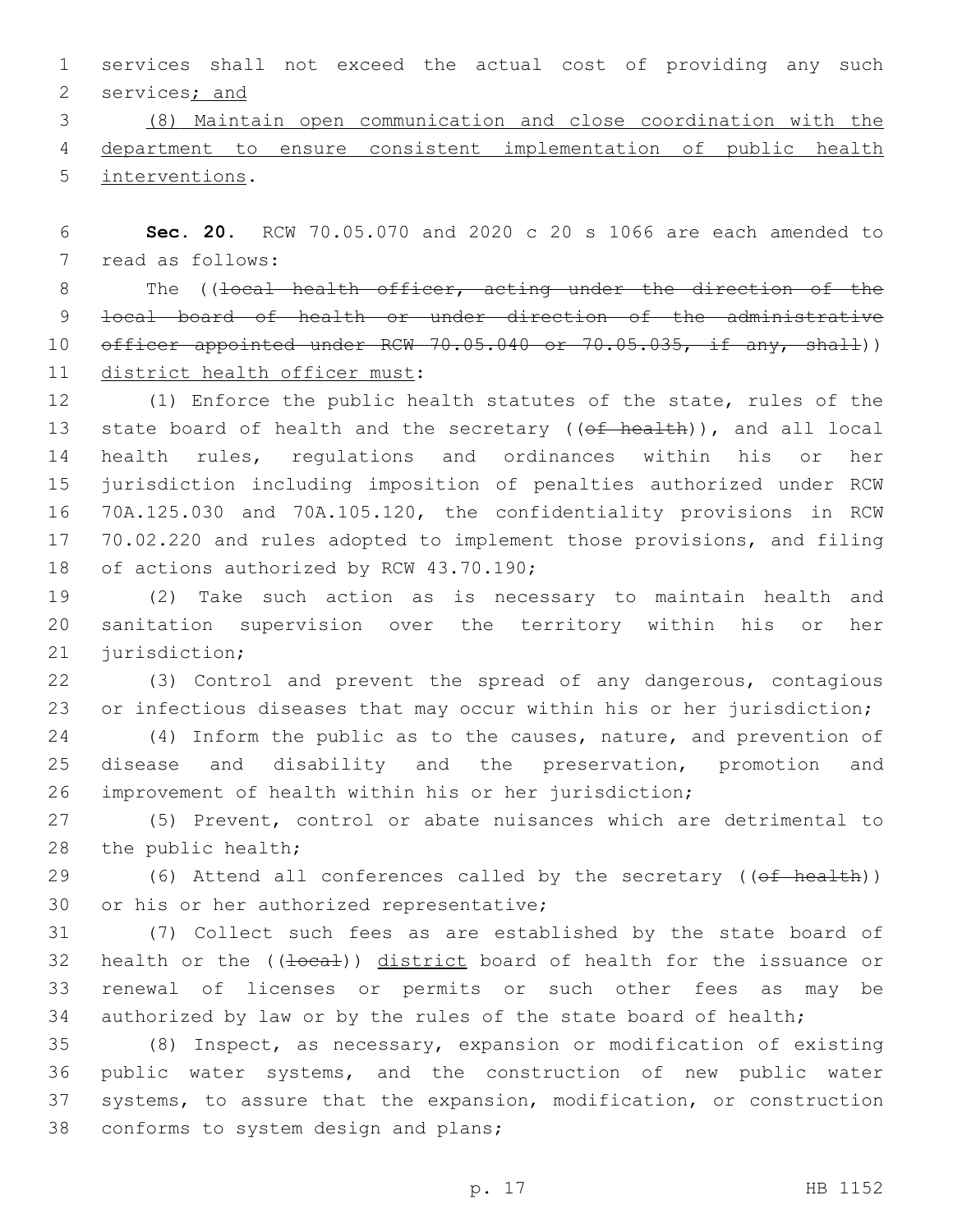(9) Take such measures as he or she deems necessary in order to promote the public health, to participate in the establishment of health educational or training activities, and to authorize the 4 attendance of employees of the ((<del>local</del>)) district health department or individuals engaged in community health programs related to or 6 part of the programs of the  $((\pm \text{ocal}))$  district health department.

7 **Sec. 21.** RCW 70.05.072 and 1995 c 263 s 1 are each amended to 8 read as follows:

9 The ((<del>local</del>)) district health officer may grant a waiver from 10 specific requirements adopted by the state board of health for on-11 site sewage systems if:

12 (1) The on-site sewage system for which a waiver is requested is 13 for sewage flows under three thousand five hundred gallons per day;

14 (2) The waiver request is evaluated by the ((<del>local</del>)) district 15 health officer on an individual, site-by-site basis;

16 (3) The ((<del>local</del>)) district health officer determines that the 17 waiver is consistent with the standards in, and the intent of, the 18 state board of health rules; and

19 (4) The ((<del>local</del>)) district health officer submits quarterly 20 reports to the department regarding any waivers approved or denied.

 Based on review of the quarterly reports, if the department finds that the waivers previously granted have not been consistent with the standards in, and intent of, the state board of health rules, the 24 department shall provide technical assistance to the  $((\pm \text{ocat}))$ 25 district health officer to correct the inconsistency, and may notify the local and state boards of health of the department's concerns.

27 If upon further review of the quarterly reports, the department 28 finds that the inconsistency between the waivers granted and the 29 state board of health standards has not been corrected, the 30 department may suspend the authority of the ((Hocal)) district health 31 officer to grant waivers under this section until such 32 inconsistencies have been corrected.

33 **Sec. 22.** RCW 70.05.074 and 1997 c 447 s 2 are each amended to 34 read as follows:

35 (1) The ((<del>local</del>)) district health officer must respond to the 36 applicant for an on-site sewage system permit within thirty days 37 after receiving a fully completed application. The ((local)) district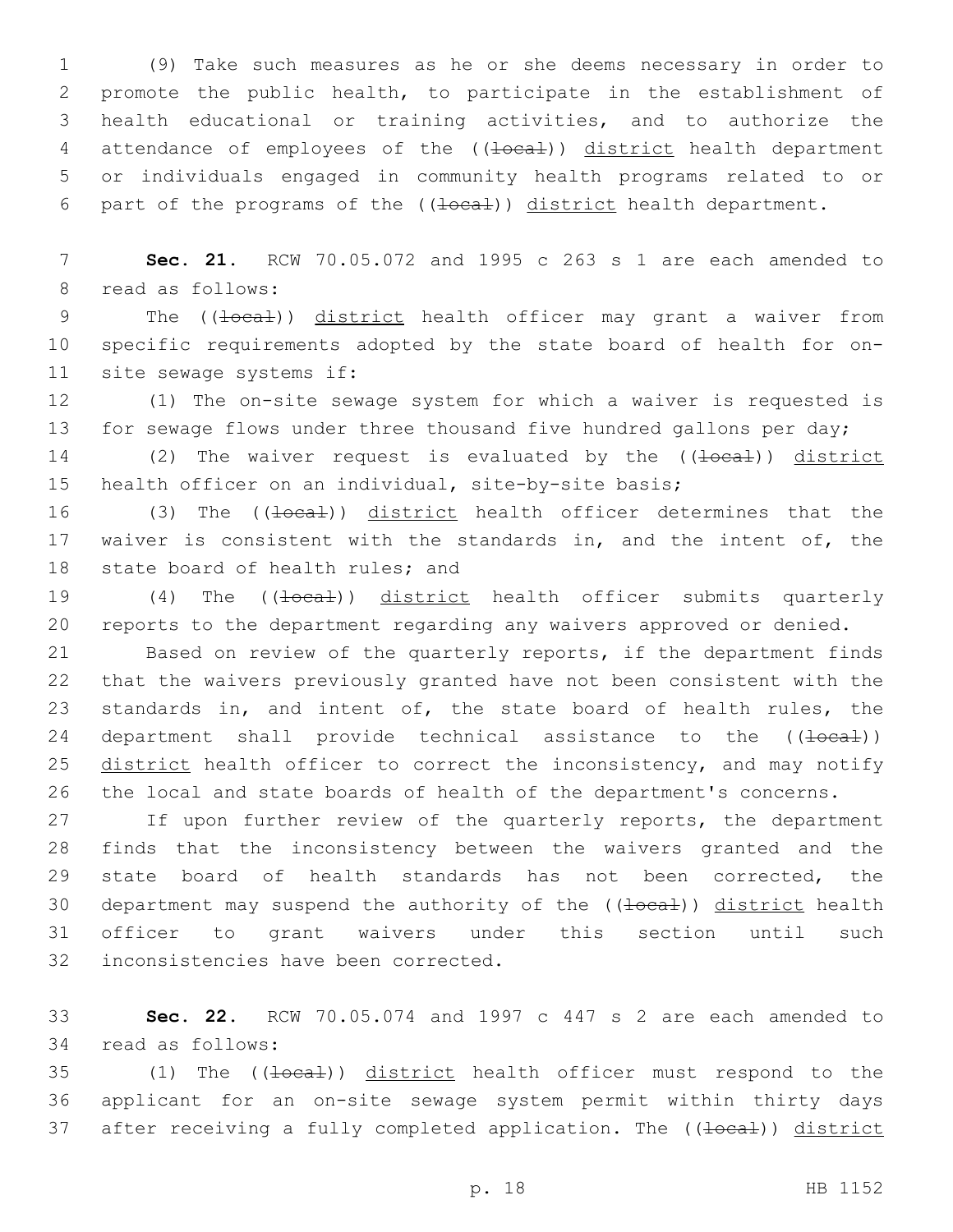health officer must respond that the application is either approved, 2 denied, or pending.

3 (2) If the ((<del>local</del>)) district health officer denies an application to install an on-site sewage system, the denial must be for cause and based upon public health and environmental protection concerns, including concerns regarding the ability to operate and maintain the system, or conflicts with other existing laws, 8 regulations, or ordinances. The ((<del>local</del>)) district health officer must provide the applicant with a written justification for the denial, along with an explanation of the procedure for appeal.

11 (3) If the ((<del>local</del>)) district health officer identifies the application as pending and subject to review beyond thirty days, the 13 ((local)) district health officer must provide the applicant with a written justification that the site-specific conditions or circumstances necessitate a longer time period for a decision on the 16 application. The ((local)) district health officer must include any specific information necessary to make a decision and the estimated 18 time required for a decision to be made.

19 (4) A ((<del>local</del>)) district health officer may not limit the number of alternative sewage systems within his or her jurisdiction without cause. Any such limitation must be based upon public health and environmental protection concerns, including concerns regarding the ability to operate and maintain the system, or conflicts with other existing laws, regulations, or ordinances. If such a limitation is 25 established, the ((local)) district health officer must justify the limitation in writing, with specific reasons, and must provide an explanation of the procedure for appealing the limitation.

 **Sec. 23.** RCW 70.05.077 and 1998 c 34 s 3 are each amended to 29 read as follows:

 $(1)$  The department  $((of heatth))$ , in consultation and cooperation 31 with ((local)) district environmental health officers, shall develop 32 a one-day course to train ((<del>local</del>)) district environmental health officers, health officers, and environmental health specialists and technicians to address the application of the waiver authority granted under RCW 70.05.072 as well as other existing statutory or regulatory flexibility for siting on-site sewage systems.

(2) The training course shall include the following topics:

 (a) The statutory authority to grant waivers from the state on-39 site sewage system rules;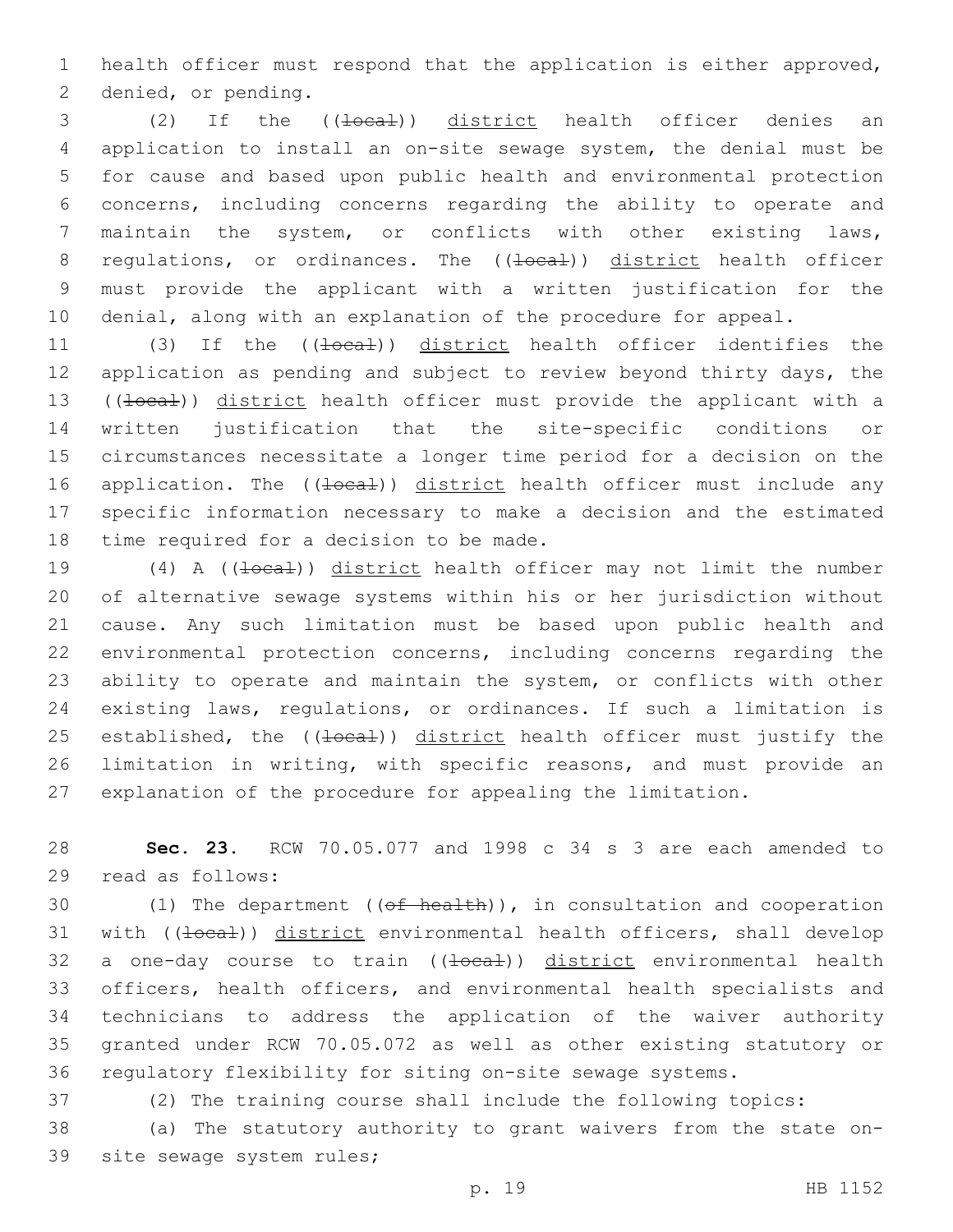(b) The regulatory framework for the application of on-site sewage treatment and disposal technologies, with an emphasis on the differences between rules, standards, and guidance. The course shall include instruction on interpreting the intent of a rule rather than the strict reading of the language of a rule, and also discuss the liability assumed by a unit of local government when local rules, policies, or practices deviate from the state administrative code;

 (c) The application of site evaluation and assessment methods to match the particular site and development plans with the on-site sewage treatment and disposal technology suitable to protect public 11 health to at least the level provided by state rule; and

12 (d) Instruction in the concept and application of mitigation 13 waivers.

14 (3) The training course shall be made available to all  $((\text{1}oca\text{1}))$ 15 district health departments and districts in various locations in the 16 state without fee. Updated guidance documents and materials shall be 17 provided to all participants, including examples of the types of 18 waivers and processes that other jurisdictions in the region have 19 granted and used. ((The first training conducted under this section 20 shall take place by June 30, 1999.))

21 **Sec. 24.** RCW 70.05.090 and 1991 c 3 s 311 are each amended to 22 read as follows:

23 Whenever any physician shall attend any person sick with any 24 dangerous contagious or infectious disease, or with any diseases 25 required by the state board of health to be reported, he or she 26 shall, within twenty-four hours, give notice thereof to the  $((\text{local}))$ 27 district health officer within whose jurisdiction such sick person 28 may then be or to the state department of health in Olympia.

29 **Sec. 25.** RCW 70.05.100 and 1991 c 3 s 312 are each amended to 30 read as follows:

31 In case of the question arising as to whether or not any person 32 is affected or is sick with a dangerous, contagious or infectious 33 disease, the opinion of the ((<del>local</del>)) district health officer shall 34 prevail until the  $($ (state)) department  $($  (of health)) can be notified, 35 and then the opinion of the executive officer of the ((state)) 36 department ((of health)), or any physician he or she may appoint to 37 examine such case, shall be final.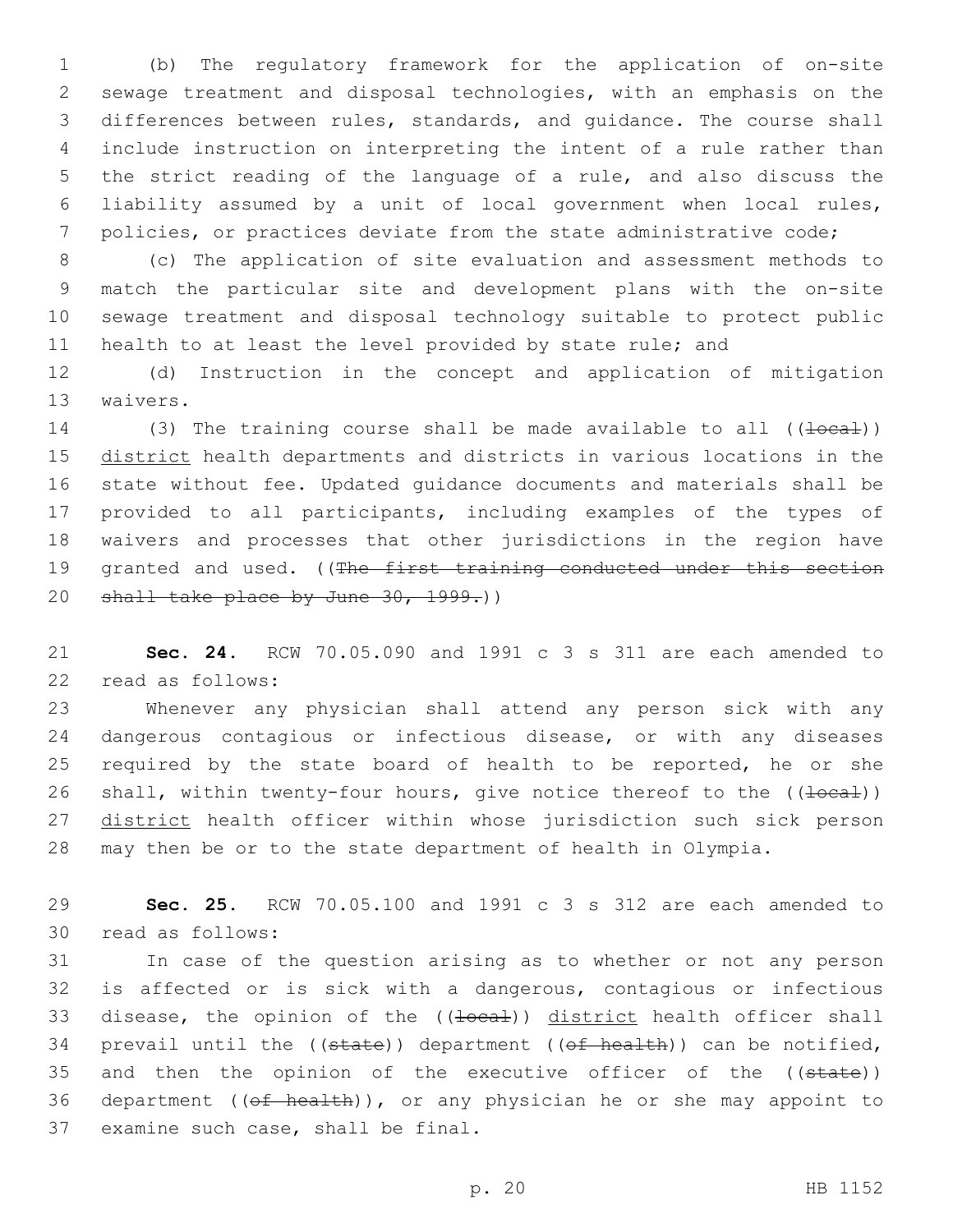1 **Sec. 26.** RCW 70.05.110 and 1967 ex.s. c 51 s 16 are each amended 2 to read as follows:

3 It shall be the duty of the ((<del>local</del>)) district board of health, health authorities or officials, and of physicians in localities where there are no local health authorities or officials, to report to the state board of health, promptly upon discovery thereof, the existence of any one of the following diseases which may come under their observation, to wit: Asiatic cholera, yellow fever, smallpox, scarlet fever, diphtheria, typhus, typhoid fever, bubonic plague or leprosy, and of such other contagious or infectious diseases as the 11 state board may from time to time specify.

12 **Sec. 27.** RCW 70.05.120 and 2003 c 53 s 350 are each amended to 13 read as follows:

14 (1) ((Any local health officer or administrative officer 15 appointed under RCW 70.05.040, if any, who shall refuse or neglect to 16 obey or enforce the provisions of chapters 70.05, 70.24, and 70.46 17 RCW or the rules, regulations or orders of the state board of health 18 or who shall refuse or neglect to make prompt and accurate reports to 19 the state board of health, may be removed as local health officer or 20 administrative officer by the state board of health and shall not 21 again be reappointed except with the consent of the state board of 22 health. Any person may complain to the state board of health 23 concerning the failure of the local health officer or administrative 24 officer to carry out the laws or the rules and regulations concerning 25 public health, and the state board of health shall, if a preliminary 26 investigation so warrants, call a hearing to determine whether the 27 local health officer or administrative officer is guilty of the 28 alleged acts. Such hearings shall be held pursuant to the provisions 29 of chapter 34.05 RCW, and the rules and regulations of the state 30 board of health adopted thereunder.

31  $(2)$ )) Any member of a  $((\text{local}))$  district board of health who 32 ((shall violate)) violates any of the provisions of ((chapters  $70.05<sub>r</sub>$ 33 70.24, and 70.46)) this chapter or chapter 70.24 RCW or ((refuse or 34 neglect)) refuses or neglects to obey or enforce any of the rules, 35 regulations or orders of the state board of health made for the 36 prevention, suppression, or control of any dangerous contagious or 37 infectious disease or for the protection of the health of the people 38 of this state, is guilty of a misdemeanor, and upon conviction shall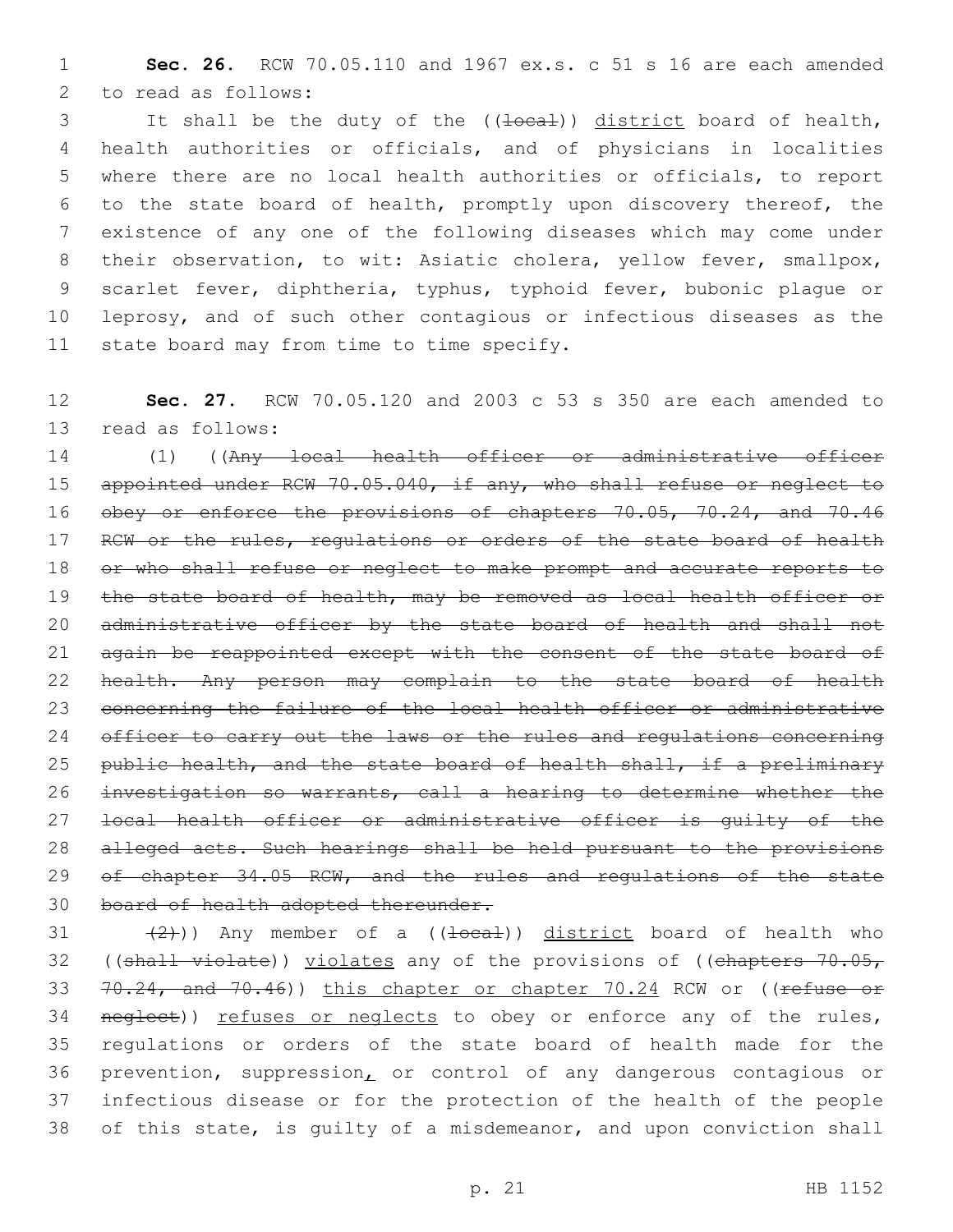1 be fined not less than  $((ten-dollars))$  \$10 nor more than  $((two$ 2 hundred dollars)) \$200.

3 (((3)) (2) Any physician who ((shall refuse or neglect)) refuses 4 or neglects to report to the proper health officer or administrative 5 officer within twelve hours after first attending any case of 6 contagious or infectious disease or any diseases required by the 7 state board of health to be reported or any case suspicious of being 8 one of such diseases, is guilty of a misdemeanor, and upon conviction 9 shall be fined not less than (( $t$ en dollars))  $$10$  nor more than (( $t$ wo 10 hundred dollars)) \$200 for each case that is not reported.

 $((44))$   $(3)$  Any person violating any of the provisions of 12 ((chapters 70.05, 70.24, and 70.46)) this chapter or chapter 70.24 RCW or violating or refusing or neglecting to obey any of the rules, regulations or orders made for the prevention, suppression and control of dangerous contagious and infectious diseases by the 16 ((local)) district board of health or ((local)) district health officer or administrative officer or state board of health, or who shall leave any isolation hospital or quarantined house or place without the consent of the proper health officer or who evades or breaks quarantine or conceals a case of contagious or infectious disease or assists in evading or breaking any quarantine or concealing any case of contagious or infectious disease, is guilty of a misdemeanor, and upon conviction thereof shall be subject to a fine 24 of not less than  $((\text{twenty-five-dollars}))$  \$25 nor more than  $((\text{one}$ 25 hundred dollars)) \$100 or to imprisonment in the county jail not to 26 exceed ( $(n\text{int}+y)$ ) 90 days or to both fine and imprisonment.

27 **Sec. 28.** RCW 70.05.130 and 1993 c 492 s 242 are each amended to read as follows:28

29 All expenses incurred by the state, health district, or county in 30 carrying out the provisions of ((chapters 70.05 and 70.46 RCW)) this 31 chapter or any other public health law,  $((eF))$  the rules of the 32 department of health enacted under such laws, or enforcing 33 proclamations of the governor during a public health emergency, shall 34 be paid by the county and such expenses shall constitute a claim 35 against the general fund as provided in this section.

36 **Sec. 29.** RCW 70.05.150 and 2011 c 27 s 4 are each amended to 37 read as follows: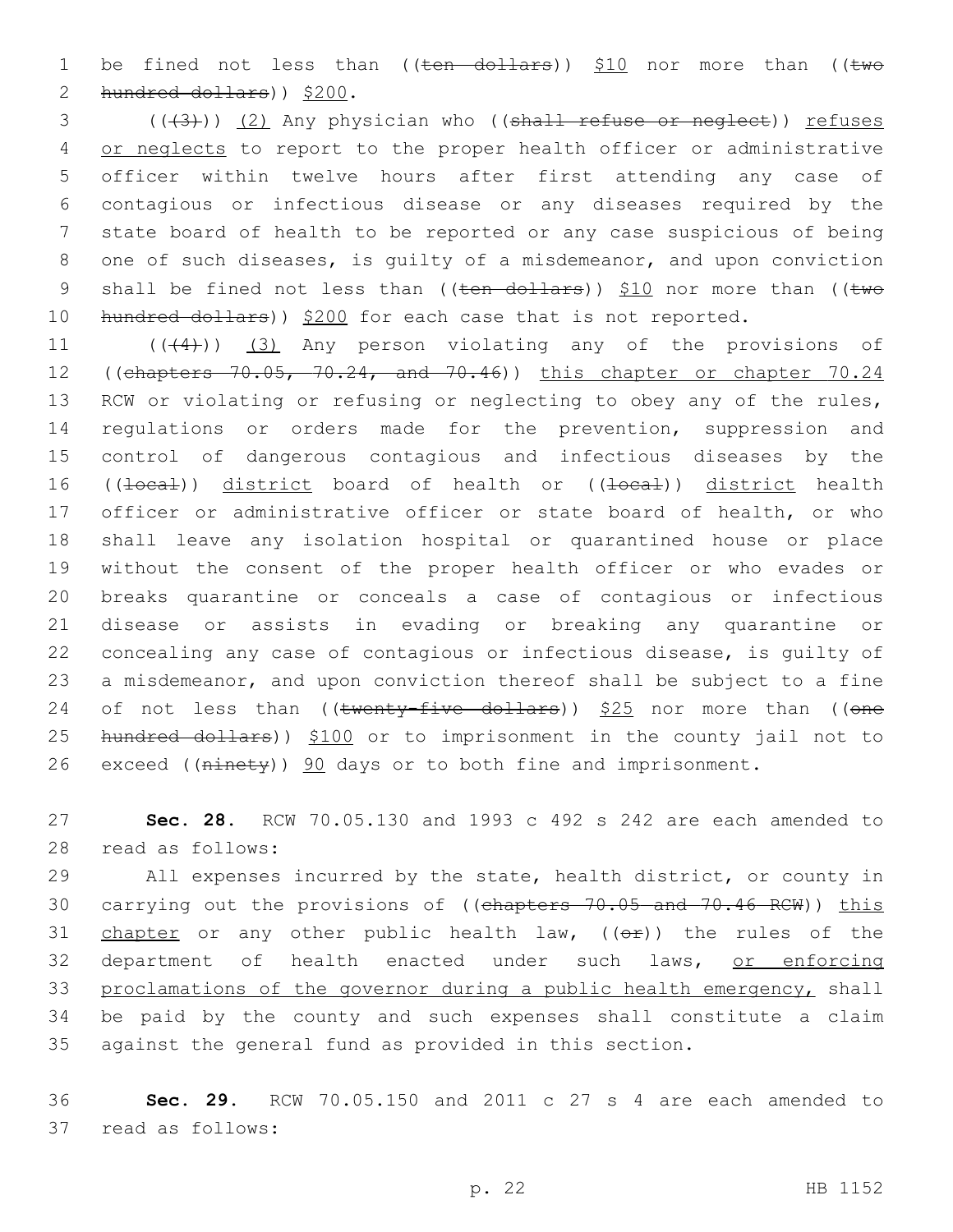1 In addition to powers already granted them, any county( $(\tau)$ ) or 2 district( $(\tau$  or local)) health department may contract for either the 3 sale or purchase of any or all health services from any ((local)) 4 district health department.

 **Sec. 30.** RCW 70.05.160 and 1992 c 207 s 7 are each amended to read as follows:6

7 A ((local)) district board of health that adopts a moratorium affecting water hookups, sewer hookups, or septic systems without holding a public hearing on the proposed moratorium, shall hold a public hearing on the adopted moratorium within at least sixty days of its adoption. If the board does not adopt findings of fact justifying its action before this hearing, then the board shall do so immediately after this public hearing. A moratorium adopted under this section may be effective for not longer than six months, but may be effective for up to one year if a work plan is developed for related studies providing for such a longer period. A moratorium may be renewed for one or more six-month periods if a subsequent public hearing is held and findings of fact are made prior to each renewal.

 **Sec. 31.** RCW 70.05.170 and 2010 c 128 s 1 are each amended to read as follows:20

 (1)(a) The legislature finds that the mortality rate in Washington state among infants and children less than eighteen years 23 of age is unacceptably high, and that such mortality may be preventable. The legislature further finds that, through the performance of child mortality reviews, preventable causes of child mortality can be identified and addressed, thereby reducing the 27 infant and child mortality in Washington state.

 (b) It is the intent of the legislature to encourage the 29 performance of child death reviews by ((<del>local</del>)) district health departments by providing necessary legal protections to the families 31 of children whose deaths are studied, ((<del>local</del>)) district health department officials and employees, and health care professionals participating in child mortality review committee activities.

 (2) As used in this section, "child mortality review" means a 35 process authorized by a  $((\text{1}oca1))$  district health department as such department is defined in RCW 70.05.010 for examining factors that contribute to deaths of children less than eighteen years of age. The process may include a systematic review of medical, clinical, and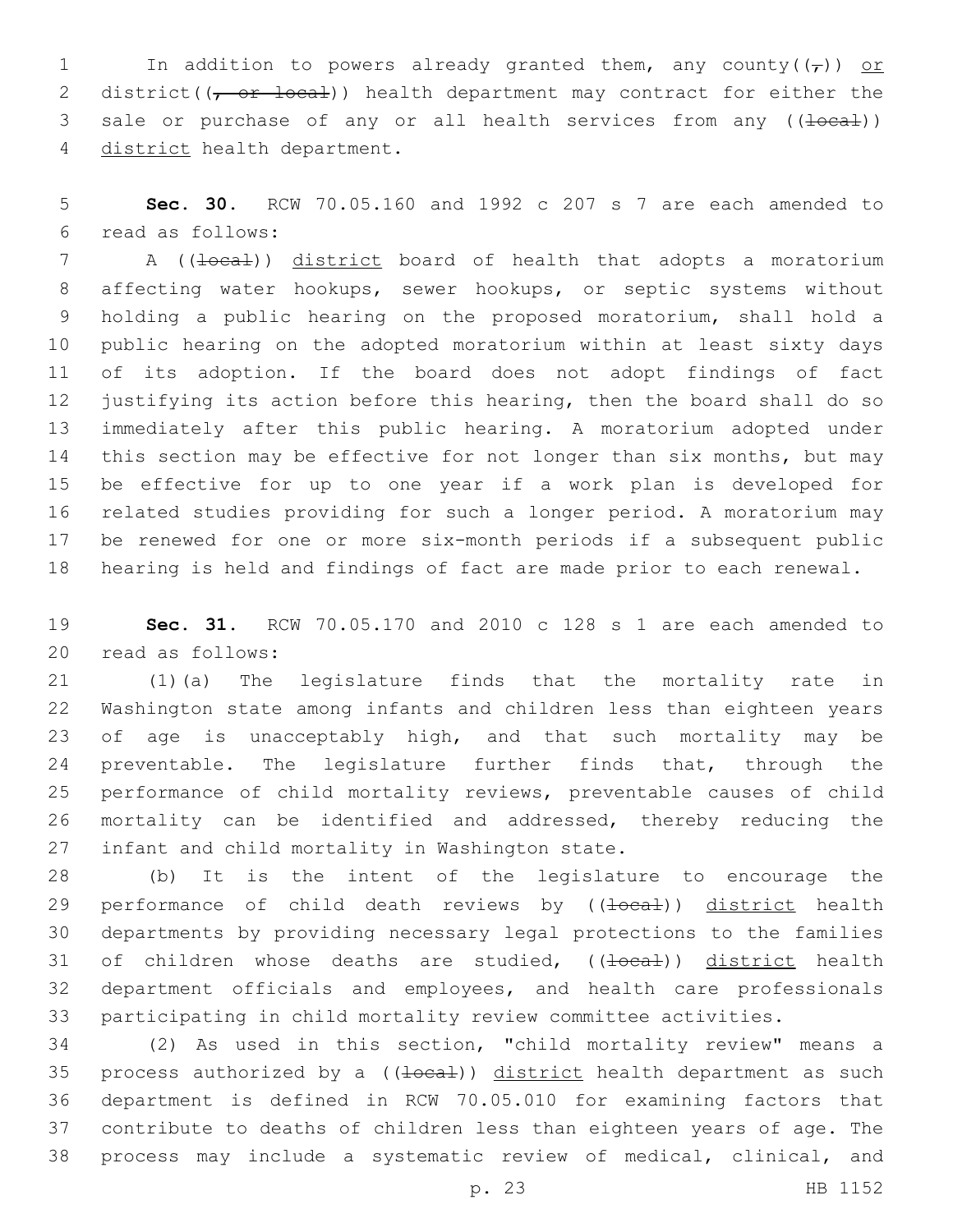hospital records; home interviews of parents and caretakers of children who have died; analysis of individual case information; and review of this information by a team of professionals in order to identify modifiable medical, socioeconomic, public health, behavioral, administrative, educational, and environmental factors associated with each death.6

7 (3) ((Local)) District health departments are authorized to conduct child mortality reviews. In conducting such reviews, the 9 following provisions shall apply:

 (a) All health care information collected as part of a child mortality review is confidential, subject to the restrictions on disclosure provided for in chapter 70.02 RCW. When documents are collected as part of a child mortality review, the records may be 14 used solely by ((<del>local</del>)) district health departments for the purposes 15 of the review.

 (b) No identifying information related to the deceased child, the child's guardians, or anyone interviewed as part of the child mortality review may be disclosed. Any such information shall be redacted from any records produced as part of the review.

 (c) Any witness statements or documents collected from witnesses, or summaries or analyses of those statements or records prepared exclusively for purposes of a child mortality review, are not subject to public disclosure, discovery, subpoena, or introduction into evidence in any administrative, civil, or criminal proceeding related to the death of a child reviewed. This provision does not restrict or limit the discovery or subpoena from a health care provider of records or documents maintained by such health care provider in the ordinary course of business, whether or not such records or documents 29 may have been supplied to a  $((\pm \text{ocal}))$  district health department pursuant to this section. This provision shall not restrict or limit the discovery or subpoena of documents from such witnesses simply because a copy of a document was collected as part of a child mortality review.33

34 (d) No ((<del>local</del>)) district health department official or employee, and no members of technical committees established to perform case reviews of selected child deaths may be examined in any administrative, civil, or criminal proceeding as to the existence or contents of documents assembled, prepared, or maintained for purposes 39 of a child mortality review.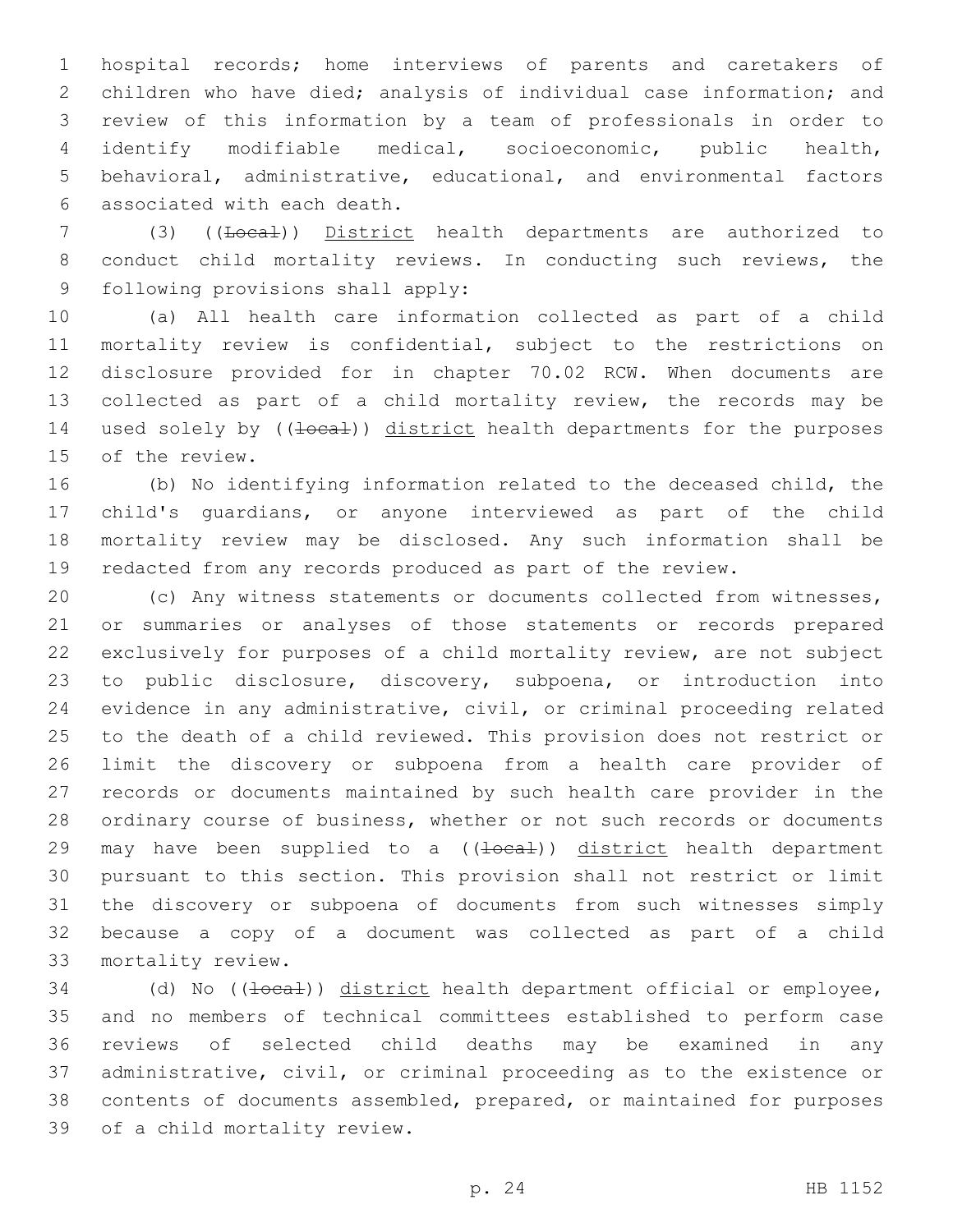(e) This section shall not be construed to prohibit or restrict any person from reporting suspected child abuse or neglect under chapter 26.44 RCW nor to limit access to or use of any records, documents, information, or testimony in any civil or criminal action arising out of any report made pursuant to chapter 26.44 RCW.

6 (4) The department shall assist ((<del>local</del>)) district health departments to collect the reports of any child mortality reviews 8 conducted by ((<del>local</del>)) district health departments and assist with entering the reports into a database to the extent that the data is not protected under subsection (3) of this section. Notwithstanding subsection (3) of this section, the department shall respond to any requests for data from the database to the extent permitted for health care information under chapter 70.02 RCW. In addition, the 14 department shall provide technical assistance to ((local)) district health departments and child death review coordinators conducting child mortality reviews and encourage communication among child death review teams. The department shall conduct these activities using 18 only federal and private funding.

19 (5) This section does not prevent a ((<del>local</del>)) district health department from publishing statistical compilations and reports related to the child mortality review. Any portions of such compilations and reports that identify individual cases and sources 23 of information must be redacted.

 **Sec. 32.** RCW 70.05.180 and 1999 c 391 s 2 are each amended to 25 read as follows:

 A person rendering emergency care or transportation, commonly known as a "Good Samaritan," as described in RCW 4.24.300 and 4.24.310, may request and receive appropriate infectious disease 29 testing free of charge from the ((local)) district health department of the county of her or his residence, if: (1) While rendering 31 emergency care she or he came into contact with bodily fluids; and (2) she or he does not have health insurance that covers the testing. 33 Nothing in this section requires a ((local)) district health department to provide health care services beyond testing. The department shall adopt rules implementing this section.

 The information obtained from infectious disease testing is subject to statutory confidentiality provisions, including those of 38 chapters 70.24 and 70.05 RCW.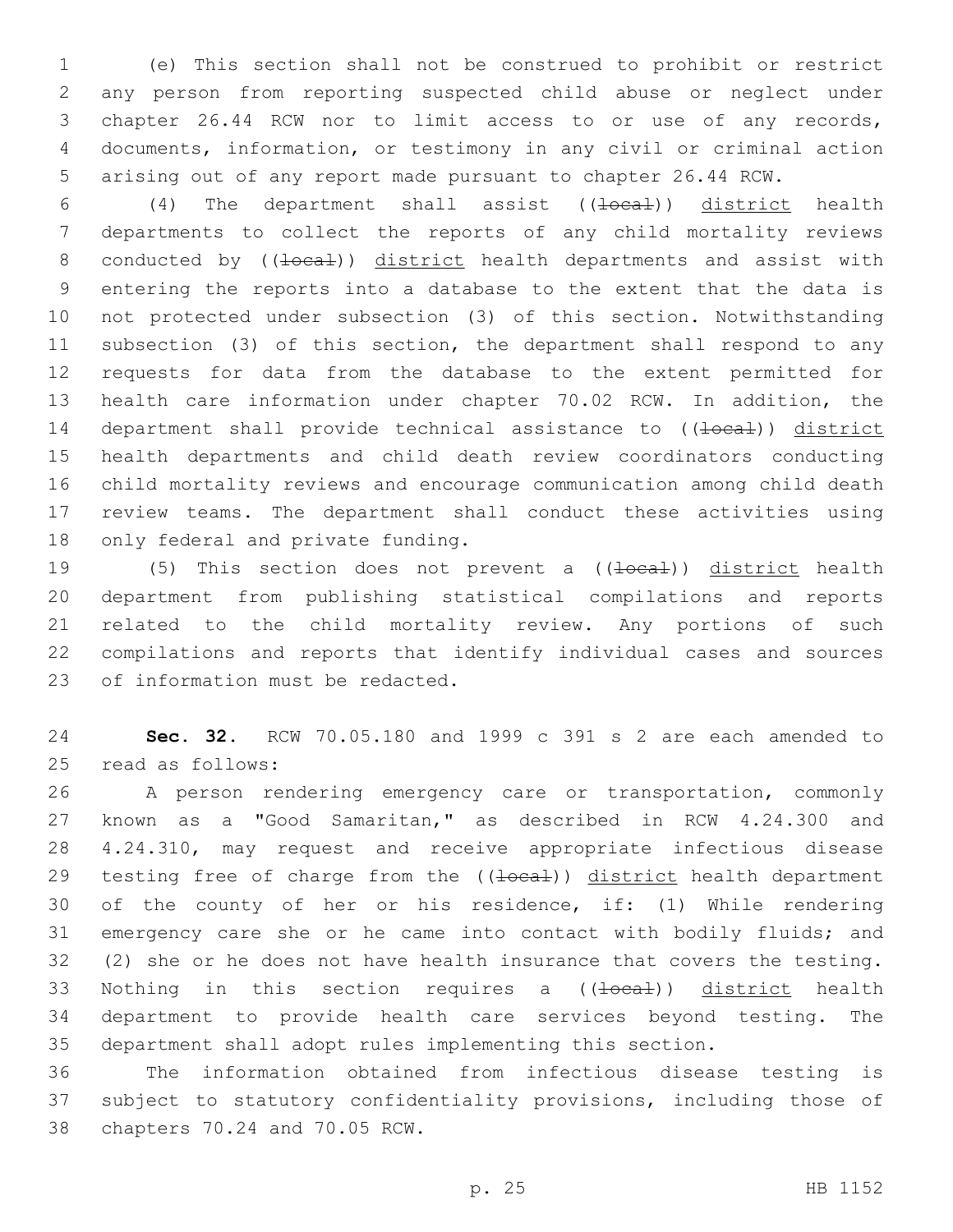**Sec. 33.** RCW 70.05.190 and 2012 c 175 s 1 are each amended to 2 read as follows:

3 (1) A (( $\frac{1}{\text{decat}}$ )) district board of health in the twelve counties bordering Puget Sound implementing an on-site sewage program 5 management plan may:

 (a) Impose and collect reasonable rates or charges in an amount sufficient to pay for the actual costs of administration and operation of the on-site sewage program management plan; and

 (b) Contract with the county treasurer to collect the rates or charges imposed under this section in accordance with RCW 84.56.035.

 (2) In executing the provisions in subsection (1) of this 12 section, a ((local)) district board of health does not have the authority to impose a lien on real property for failure to pay rates 14 and charges imposed by this section.

15 (3) Nothing in this section provides a ((<del>local</del>)) district board of health with the ability to impose and collect rates and charges related to the implementation of an on-site sewage program management 18 plan beyond those powers currently designated under RCW 70.05.060(7).

 **Sec. 34.** RCW 43.20.025 and 2019 c 185 s 1 are each reenacted and 20 amended to read as follows:

 The definitions in this section apply throughout this chapter 22 unless the context clearly requires otherwise.

 (1) "Commissary" means an approved food establishment where food 24 is stored, prepared, portioned, or packaged for service elsewhere.

 (2) "Commissions" means the Washington state commission on African American affairs established in chapter 43.113 RCW, the Washington state commission on Asian Pacific American affairs established in chapter 43.117 RCW, the Washington state commission on Hispanic affairs established in chapter 43.115 RCW, and the 30 governor's office of Indian affairs.

 (3) "Consumer representative" means any person who is not an elected official, who has no fiduciary obligation to a health facility or other health agency, and who has no material financial 34 interest in the rendering of health services.

 (4) "Council" means the governor's interagency coordinating council on health disparities, convened according to this chapter.

(5) "Department" means the department of health.

 (6) "District health board" means a health board created under chapter 70.05 RCW.

p. 26 HB 1152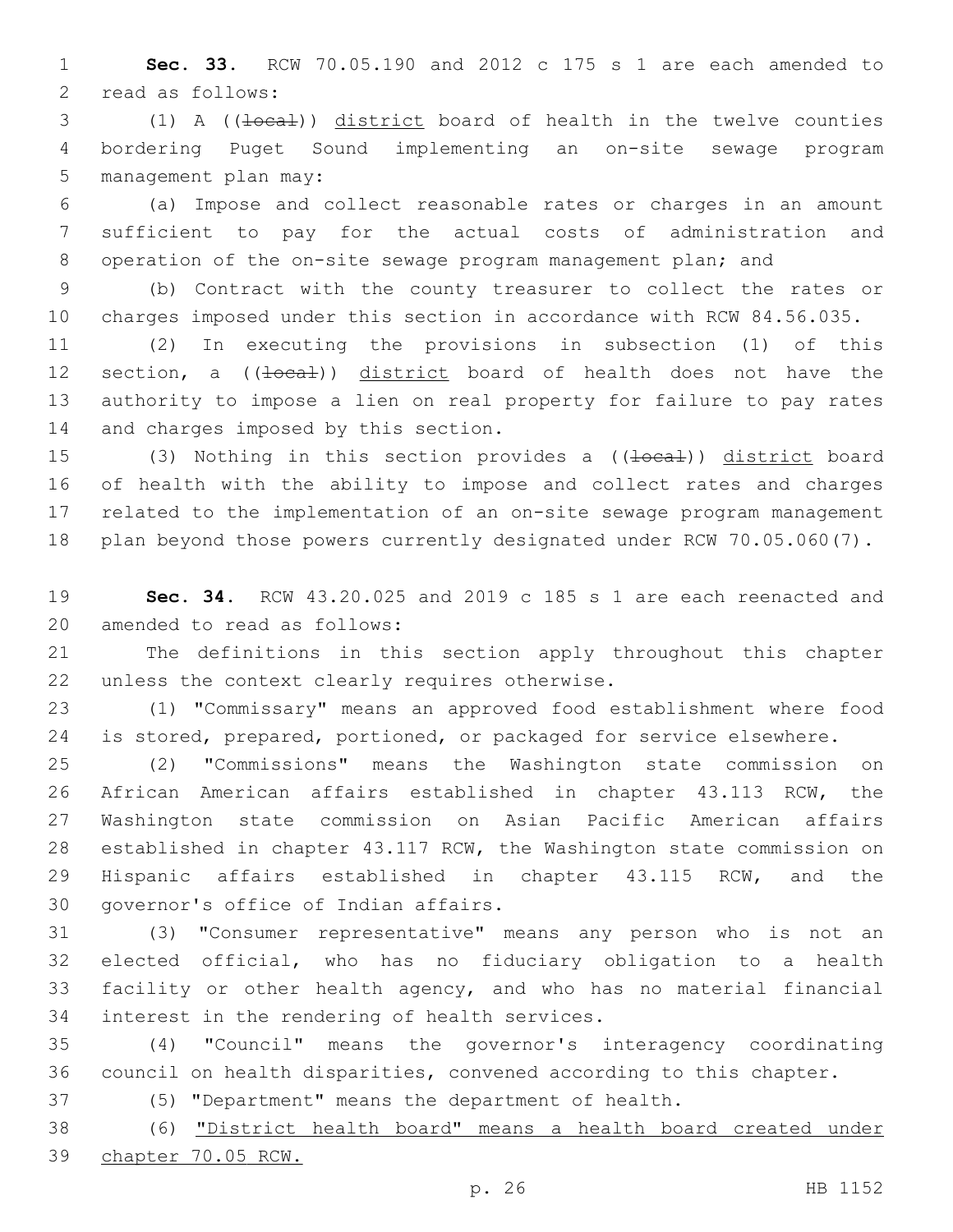(7) "District health officer" means the legally qualified

physician appointed as a health officer under chapter 70.05 RCW.

 (8) "Health ((disparities")) inequities" means the difference in incidence, prevalence, mortality, or burden of disease and other adverse health conditions, including lack of access to proven health care services that exists between specific population groups in 7 Washington state and that are unjust.

 $((+7)$ ) (9) "Health impact review" means a review of a legislative or budgetary proposal completed according to the terms of this chapter that determines the extent to which the proposal 11 improves or exacerbates health ((disparities)) inequities.

 (((8) "Local health board" means a health board created pursuant 13 to chapter 70.05, 70.08, or 70.46 RCW.

 (9) "Local health officer" means the legally qualified physician 15 appointed as a health officer pursuant to chapter 70.05, 70.08, or 16 70.46 RCW.))

 (10) "Mobile food unit" means a readily movable food 18 establishment.

19 (11) "Regulatory authority" means the ((<del>local</del>)) district, state, or federal enforcement body or authorized representative having 21 jurisdiction over the food establishment. The ((<del>local</del>)) district 22 health board  $((\theta f - \theta) h)$ , acting through the  $((\theta f - \theta) h)$  district health officer, is the regulatory authority for the activity of a food establishment, except as otherwise provided by law.

 (12) "Secretary" means the secretary of health, or the 26 secretary's designee.

 (13) "Servicing area" means an operating base location to which a mobile food unit or transportation vehicle returns regularly for such things as vehicle and equipment cleaning, discharging liquid or solid wastes, refilling water tanks and ice bins, and boarding food.

 (14) "Social determinants of health" means those elements of social structure most closely shown to affect health and illness, including at a minimum, early learning, education, socioeconomic standing, safe housing, gender, incidence of violence, convenient and affordable access to safe opportunities for physical activity, healthy diet, and appropriate health care services.

 (15) "State board" means the state board of health created under 38 this chapter.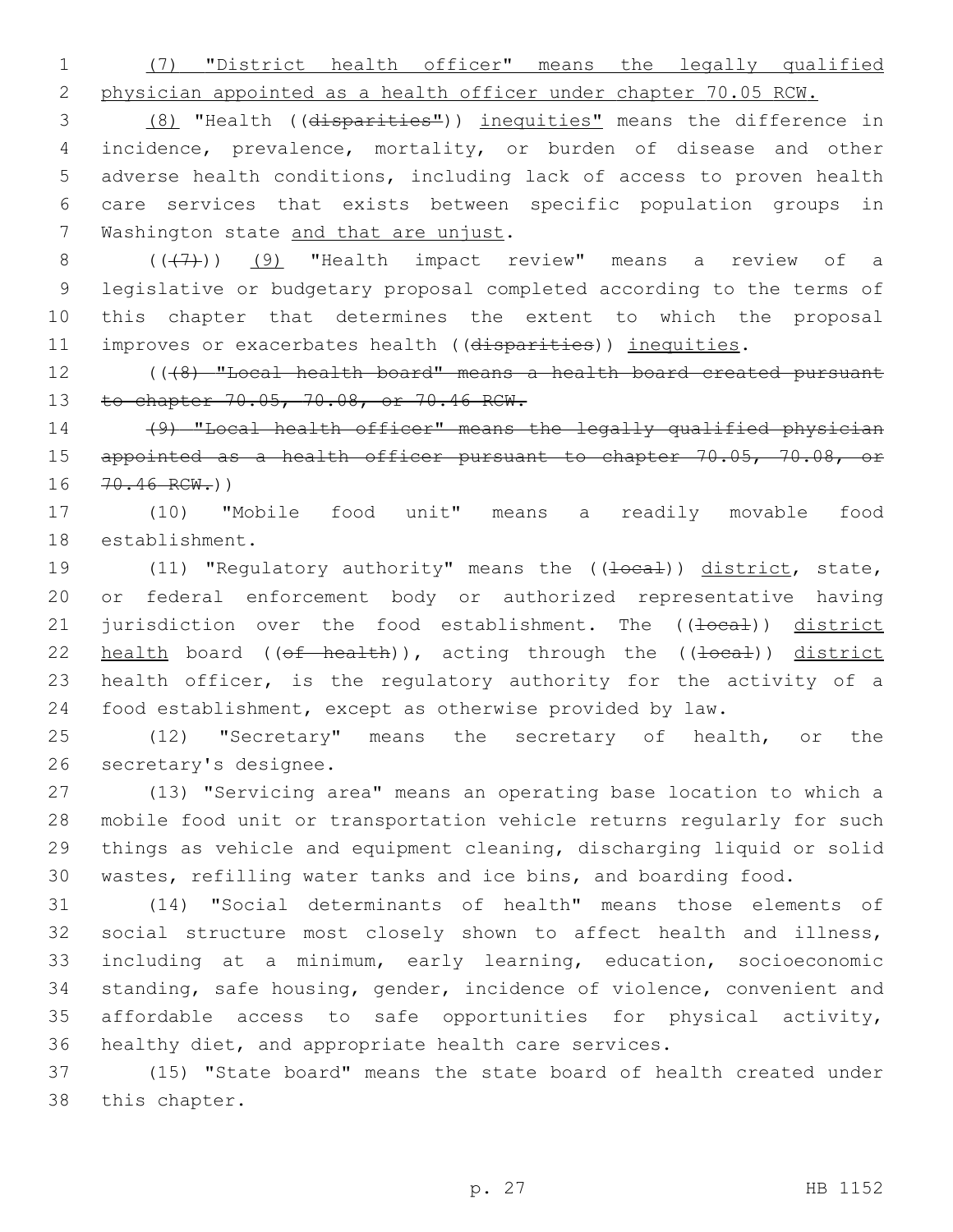**Sec. 35.** RCW 43.20.030 and 2009 c 549 s 5072 are each amended to 2 read as follows:

 The state board of health shall be composed of ten members. These shall be the secretary or the secretary's designee and nine other persons to be appointed by the governor, including four persons experienced in matters of health and sanitation, one of whom is a health official from a federally recognized tribe; an elected city 8 official who is a member of a ((<del>local</del>)) district health board; an 9 elected county official who is a member of a ((<del>local</del>)) district 10 health board; a ((+oca+)) district health officer; and two persons representing the consumers of health care. Before appointing the city official, the governor shall consider any recommendations submitted by the association of Washington cities. Before appointing the county official, the governor shall consider any recommendations submitted by the Washington state association of counties. Before appointing 16 the ((<del>local</del>)) district health officer, the governor shall consider any recommendations submitted by the Washington state association of local public health officials. Before appointing one of the two consumer representatives, the governor shall consider any recommendations submitted by the state council on aging. The chair shall be selected by the governor from among the nine appointed 22 members. The department ((of health)) shall provide necessary technical staff support to the board. The board may employ an executive director and a confidential secretary, each of whom shall be exempt from the provisions of the state civil service law, chapter 26 41.06 RCW.

 Members of the board shall be compensated in accordance with RCW 43.03.240 and shall be reimbursed for their travel expenses in 29 accordance with RCW 43.03.050 and 43.03.060.

 **Sec. 36.** RCW 43.20.148 and 2019 c 185 s 2 are each amended to 31 read as follows:

 The regulatory authority must approve a request for a mobile food unit to be exempt from state board of health or local health jurisdiction requirements to operate from an approved commissary or 35 servicing area if:

 (1) The mobile food unit contains all equipment and utensils needed for complete onboard preparation of an approved menu;

 (2) The mobile food unit is protected from environmental 39 contamination when not in use;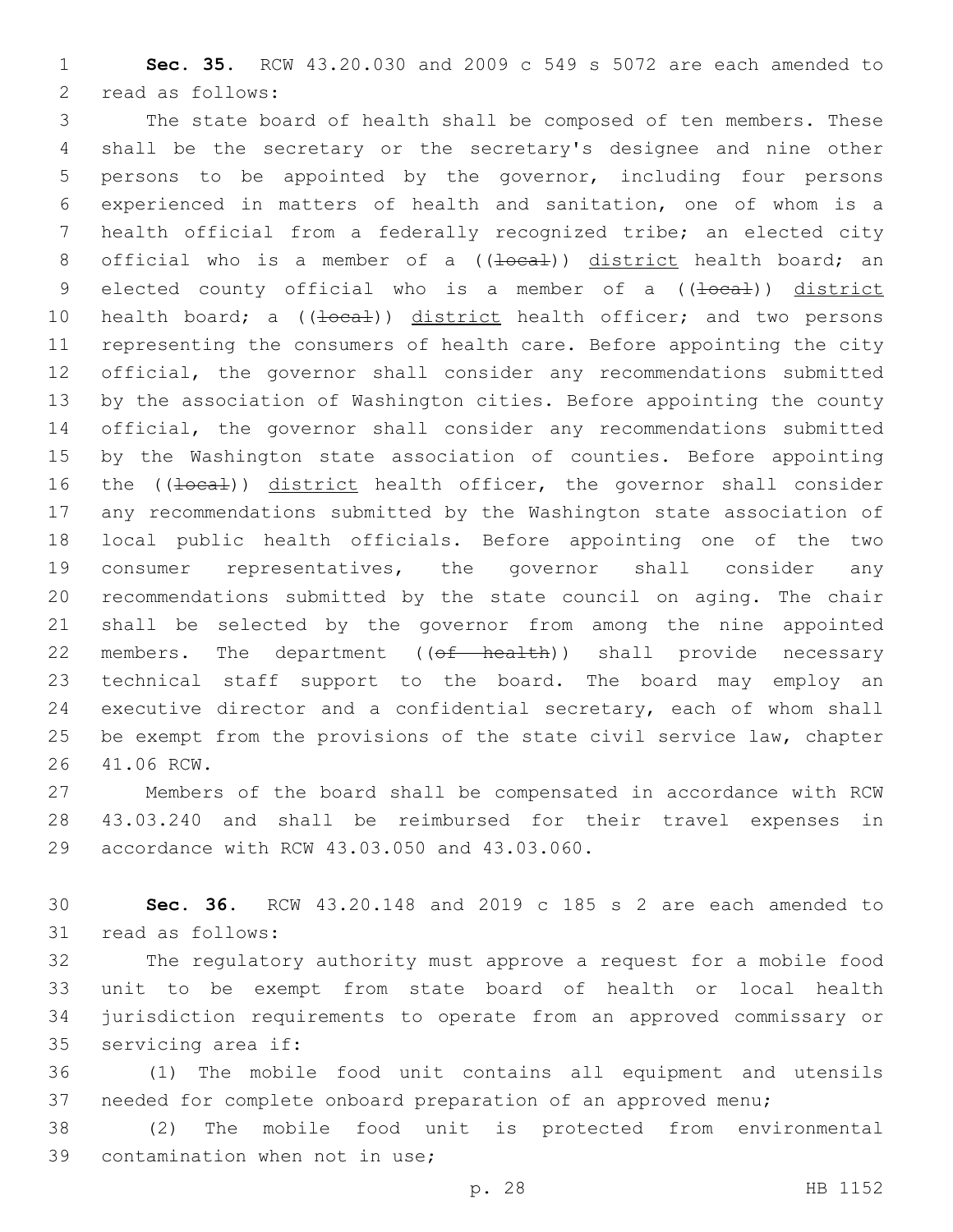(3) The mobile food unit can maintain required food storage temperatures during storage, preparation, service, and transit;

 (4) The mobile food unit has a dedicated handwashing sink to 4 allow frequent handwashing at all times;

 (5) The mobile food unit has adequate water capacity and warewashing facilities to clean all multiuse utensils used on the mobile food unit at a frequency specified in state board of health 8 rules;

 (6) The mobile food unit is able to store tools onboard needed 10 for cleaning and sanitizing;

 (7) All food, water, and ice used on the mobile food unit is prepared onboard or otherwise obtained from approved sources;

 (8) Wastewater and garbage will be sanitarily removed from the mobile food unit following an approved written plan or by a licensed 15 service provider; and

16 (9) The ((<del>local</del>)) district health officer approves the menu and 17 plan of operations for the mobile food unit.

 **Sec. 37.** RCW 43.20.050 and 2011 c 27 s 1 are each amended to 19 read as follows:

 (1) The state board of health shall provide a forum for the development of public health policy in Washington state. It is authorized to recommend to the secretary means for obtaining appropriate citizen and professional involvement in all public health policy formulation and other matters related to the powers and duties of the department. It is further empowered to hold hearings and explore ways to improve the health status of the citizenry.

 In fulfilling its responsibilities under this subsection, the state board may create ad hoc committees or other such committees of 29 limited duration as necessary.

 (2) In order to protect public health, the state board of health 31 shall:

 (a) Adopt rules for group A public water systems, as defined in 33 RCW ((70.119A.020)) 70A.125.010, necessary to assure safe and reliable public drinking water and to protect the public health. Such 35 rules shall establish requirements regarding:

 (i) The design and construction of public water system facilities, including proper sizing of pipes and storage for the 38 number and type of customers;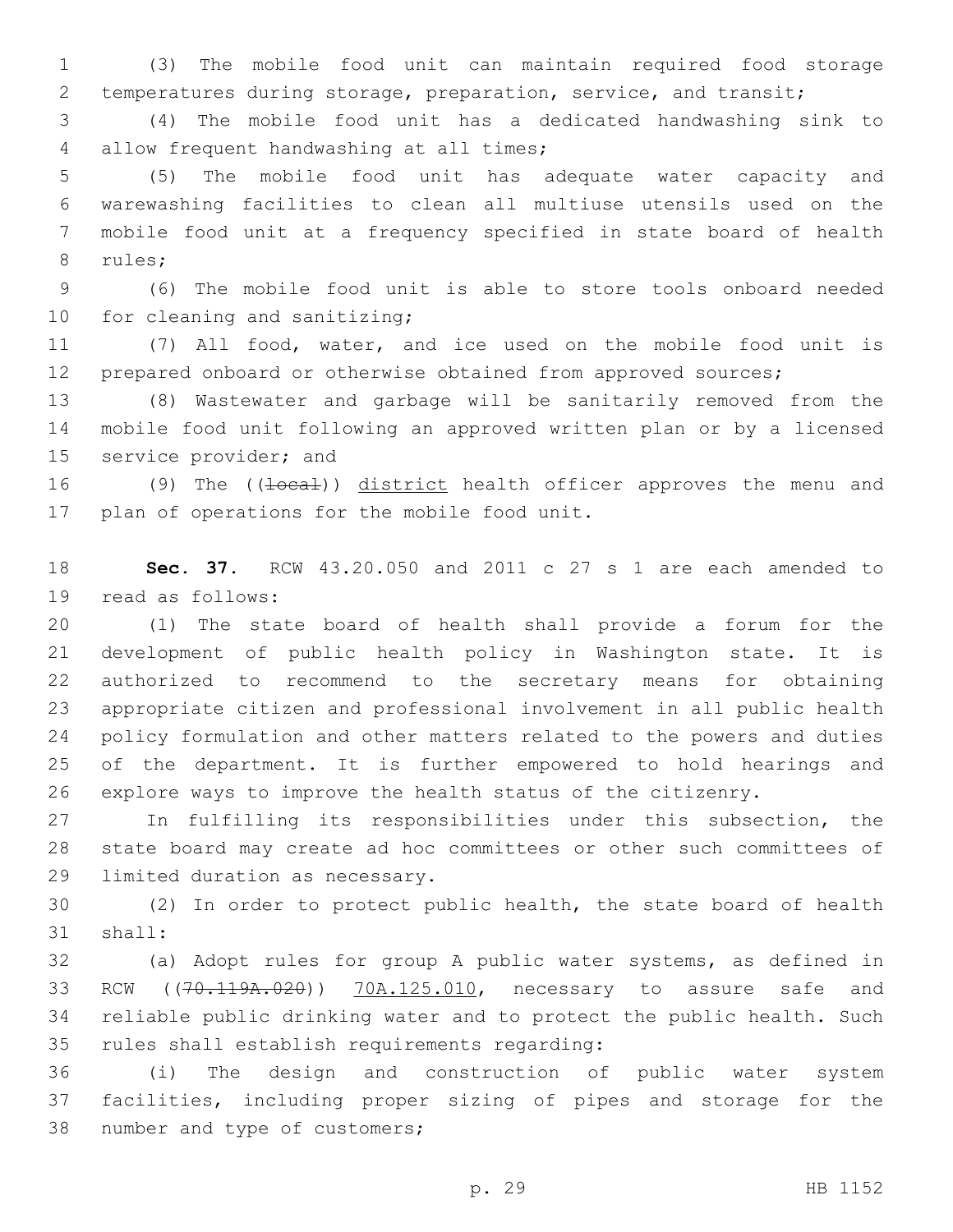(ii) Drinking water quality standards, monitoring requirements, 2 and laboratory certification requirements;

(iii) Public water system management and reporting requirements;

 (iv) Public water system planning and emergency response 5 requirements;

(v) Public water system operation and maintenance requirements;

 (vi) Water quality, reliability, and management of existing but 8 inadequate public water systems; and

 (vii) Quality standards for the source or supply, or both source 10 and supply, of water for bottled water plants;

 (b) Adopt rules as necessary for group B public water systems, as defined in RCW ((70.119A.020)) 70A.125.010. The rules shall, at a minimum, establish requirements regarding the initial design and construction of a public water system. The state board of health rules may waive some or all requirements for group B public water 16 systems with fewer than five connections;

 (c) Adopt rules and standards for prevention, control, and abatement of health hazards and nuisances related to the disposal of 19 human and animal excreta and animal remains;

 (d) Adopt rules controlling public health related to environmental conditions including but not limited to heating, lighting, ventilation, sanitary facilities, and cleanliness in public facilities including but not limited to food service establishments, schools, recreational facilities, and transient accommodations;

 (e) Adopt rules for the imposition and use of isolation and 26 quarantine;

 (f) Adopt rules for the prevention and control of infectious and noninfectious diseases, including food and vector borne illness, and rules governing the receipt and conveyance of remains of deceased persons, and such other sanitary matters as may best be controlled by 31 universal rule; and

 (g) Adopt rules for accessing existing databases for the purposes 33 of performing health related research.

 (3) The state board shall adopt rules for the design, construction, installation, operation, and maintenance of those on-site sewage systems with design flows of less than three thousand 37 five hundred gallons per day.

 (4) The state board may delegate any of its rule-adopting authority to the secretary and rescind such delegated authority.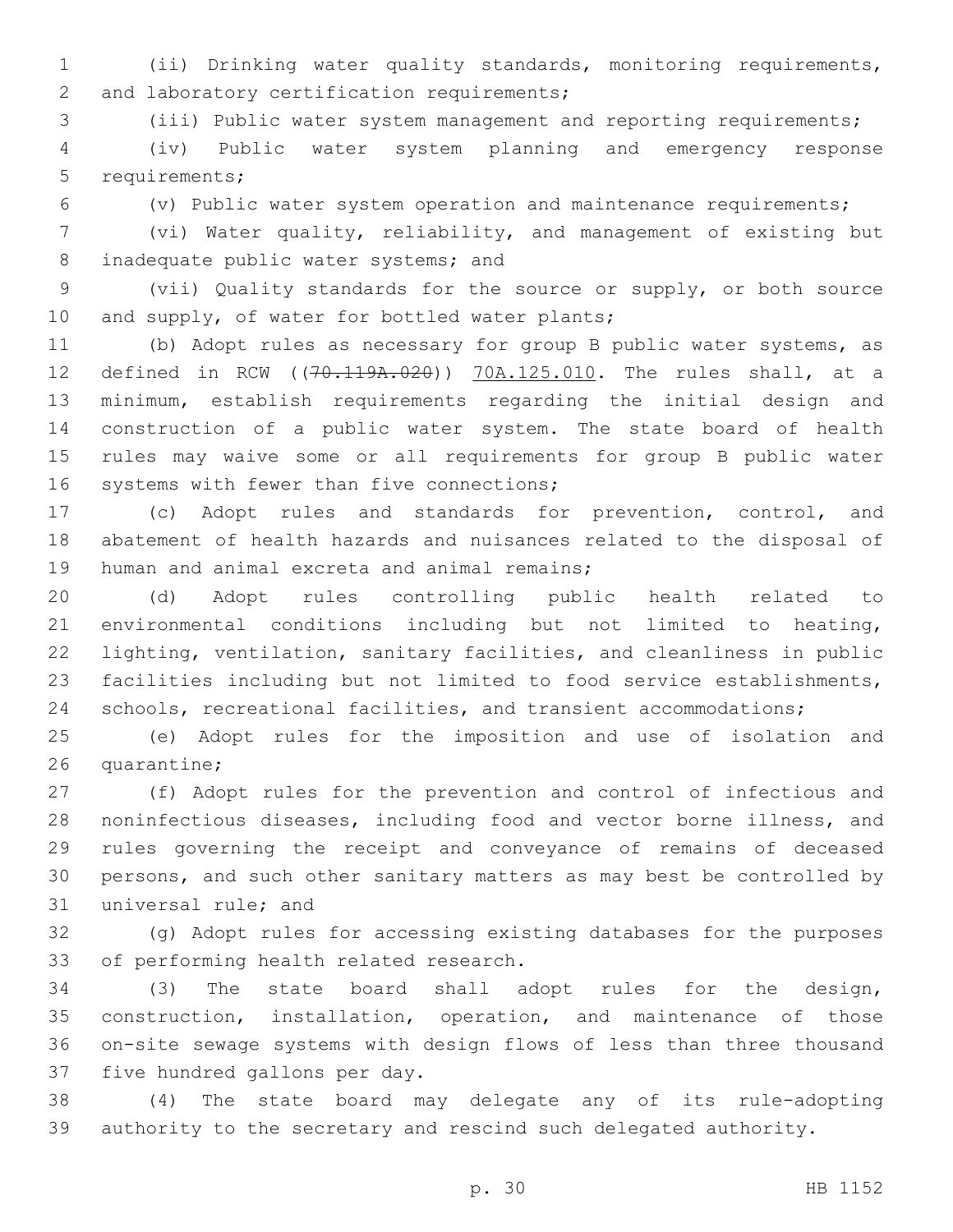1 (5) All ((<del>local</del>)) district health boards ((<del>of health</del>)), health authorities and officials, officers of state institutions, police officers, sheriffs, constables, and all other officers and employees of the state, or any county, city, or township thereof, shall enforce all rules adopted by the state board of health. In the event of failure or refusal on the part of any member of such boards or any other official or person mentioned in this section to so act, he or 8 she shall be subject to a fine of not ((less than fifty dollars)) 9 more than \$200, upon first conviction, and not less than ((one 10 hundred dollars)) \$1,000 upon second conviction.

 (6) The state board may advise the secretary on health policy 12 issues pertaining to the department  $((of heatth))$  and the state.

 **Sec. 38.** RCW 70.24.017 and 2020 c 76 s 2 are each reenacted and 14 amended to read as follows:

 Unless the context clearly requires otherwise, the definitions in 16 this section apply throughout this chapter:

 (1) "Blood-borne pathogen" means a pathogenic microorganism that is present in human blood and can cause disease in humans, including hepatitis B virus, hepatitis C virus, and human immunodeficiency virus, as well as any other pathogen specified by the board in rule.

21 (2) "Board" means the state board of health.

 (3) "Department" means the department of health, or any successor department with jurisdiction over public health matters.

 (4) "District health officer" has the same meaning as in RCW 70.05.010.

 (5) "Health care facility" means a hospital, nursing home, neuropsychiatric or mental health facility, home health agency, hospice, child care agency, group care facility, family foster home, 29 clinic, blood bank, blood center, sperm bank, laboratory, or other social service or health care institution regulated or operated by 31 the department of health.

 ( $(\overline{5})$ ) (6) "Health care provider" means any person who is a member of a profession under RCW 18.130.040 or other person providing medical, nursing, psychological, or other health care services 35 regulated by the department of health.

36  $((+6+))$  (7) "Health order" means a written directive issued by 37 the state or ((10ca1)) district health officer that requires the recipient to take specific action to remove, reduce, control or 39 prevent a risk to public health.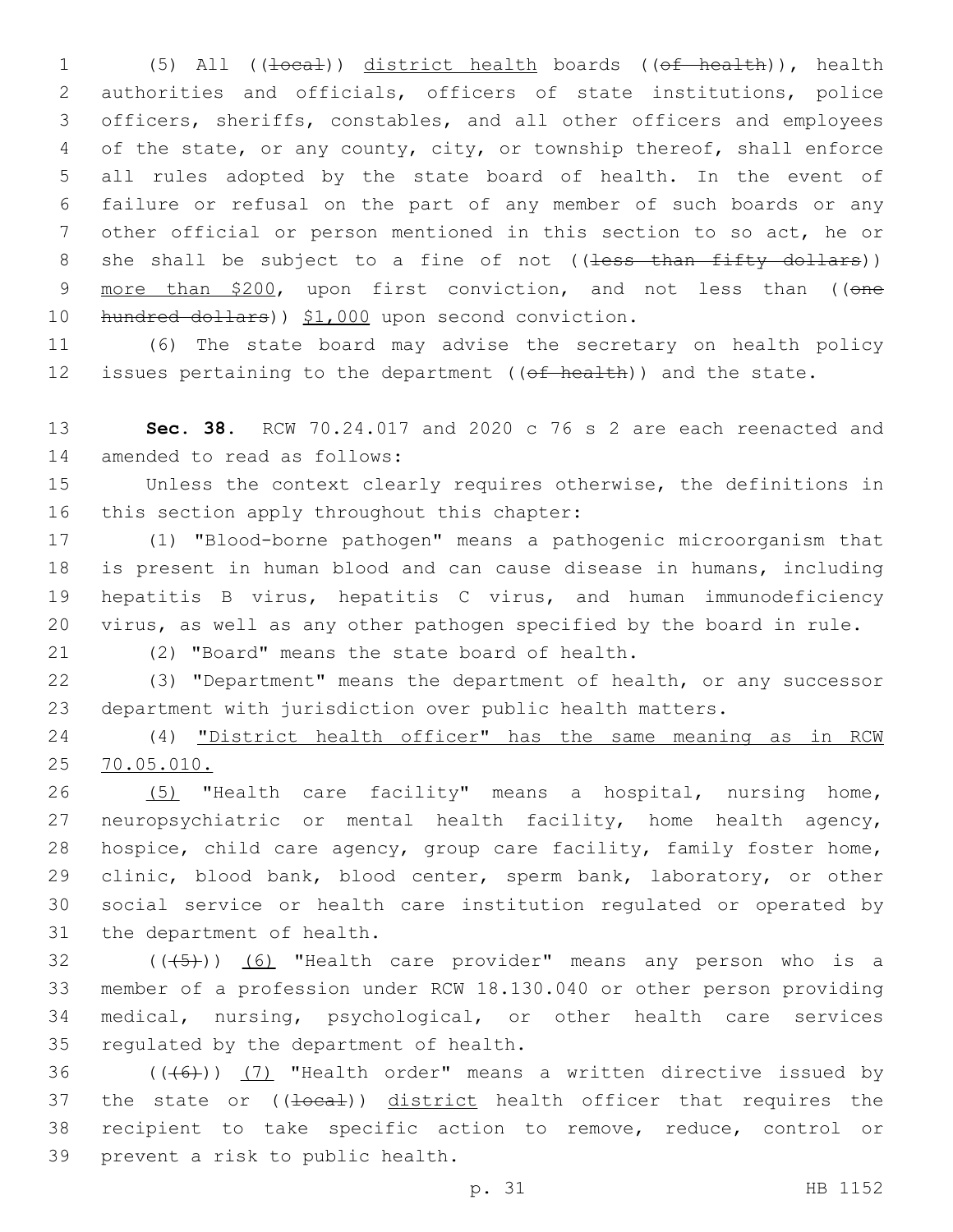1  $((+7)$ )  $(8)$  "Human immunodeficiency virus" or "HIV" means all HIV and HIV-related viruses which damage the cellular branch of the human immune system and leave the person immunodeficient.

 (((8))) (9) "Legal guardian" means a person appointed by a court to assume legal authority for another who has been found incompetent or, in the case of a minor, a person who has legal custody of the 7 child.

8 (((9) "Local health officer" has the same meaning as in RCW  $9 \quad 70.05.010.)$ 

 (10) "Medical treatment" includes treatment for curable diseases and treatment that causes a person to be unable to transmit a disease to others, based upon generally accepted standards of medical and public health science, as specified by the board in rule.

 (11) "Person" includes any natural person, partnership, association, joint venture, trust, public or private corporation, or 16 health facility.

 (12) "Sexually transmitted disease" means a bacterial, viral, fungal, or parasitic infection, determined by the board by rule to be sexually transmitted, to be a threat to the public health and welfare, and to be an infection for which a legitimate public interest will be served by providing for regulation and treatment. The board shall designate chancroid, gonorrhea, granuloma inguinale, lymphogranuloma venereum, genital herpes simplex, chlamydia, trachomitis, genital human papilloma virus infection, syphilis, and human immunodeficiency virus (HIV) infection as sexually transmitted diseases, and shall consider the recommendations and classifications of the centers for disease control and other nationally recognized medical authorities in designating other diseases as sexually 29 transmitted.

 (13) "State health officer" means the secretary of health or an 31 officer appointed by the secretary.

 (14) "Test for a sexually transmitted disease" means a test 33 approved by the board by rule.

 **Sec. 39.** RCW 70.24.022 and 1988 c 206 s 906 are each amended to 35 read as follows:

 (1) The board shall adopt rules authorizing interviews and the 37 state and ((10cal publie)) district health officers and their authorized representatives may interview, or cause to be interviewed, all persons infected with a sexually transmitted disease and all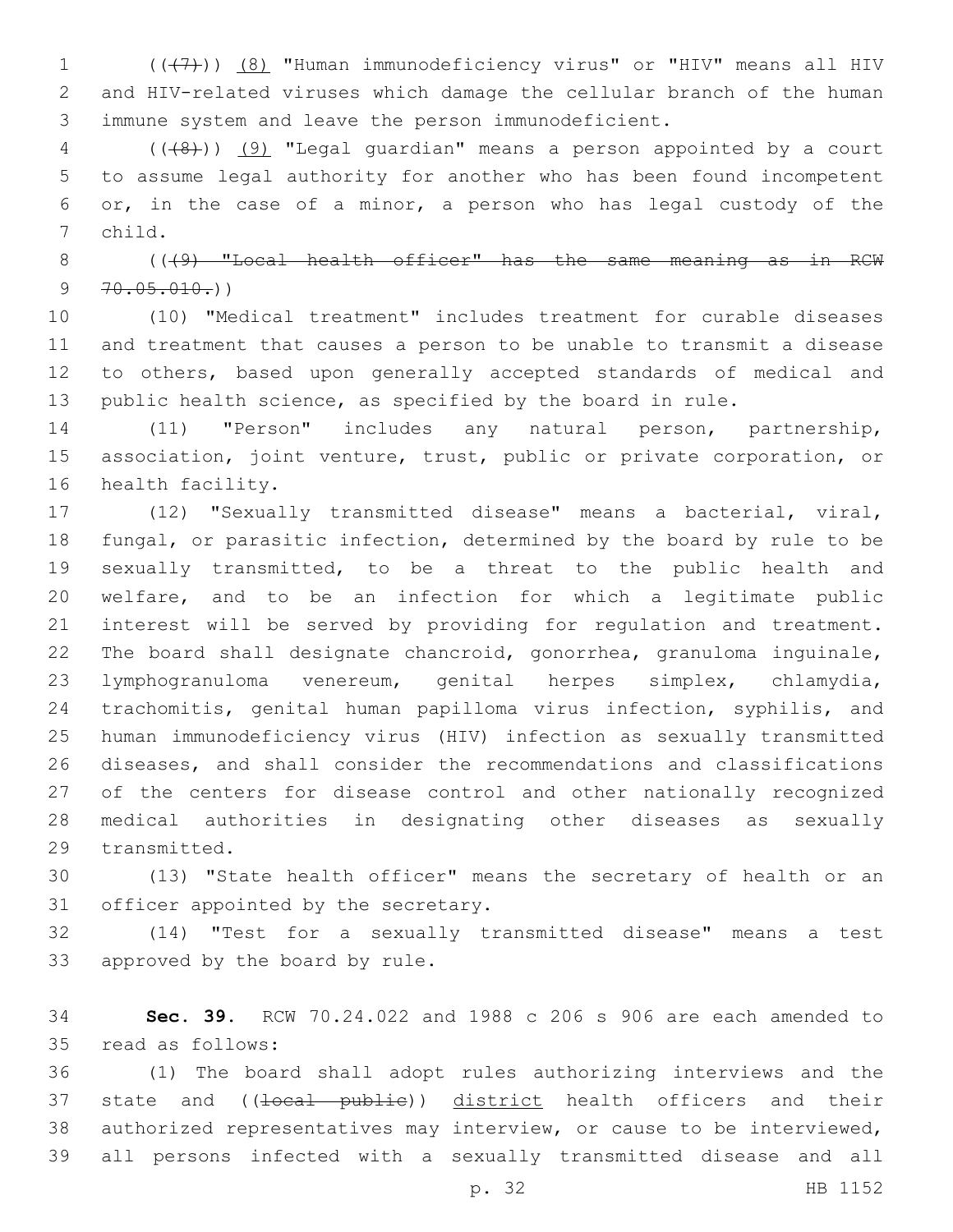persons who, in accordance with standards adopted by the board by rule, are reasonably believed to be infected with such diseases for the purpose of investigating the source and spread of the diseases and for the purpose of ordering a person to submit to examination, counseling, or treatment as necessary for the protection of the public health and safety, subject to RCW 70.24.024.

7 (2) State and ((<del>local public</del>)) district health officers or their authorized representatives shall investigate identified partners of persons infected with sexually transmitted diseases in accordance 10 with procedures prescribed by the board.

 (3) All information gathered in the course of contact investigation pursuant to this section shall be considered 13 confidential.

 (4) No person contacted under this section or reasonably believed to be infected with a sexually transmitted disease who reveals the name or names of sexual contacts during the course of an investigation shall be held liable in a civil action for such revelation, unless the revelation is made with a knowing or reckless 19 disregard for the truth.

 (5) Any person who knowingly or maliciously disseminates any false information or report concerning the existence of any sexually transmitted disease under this section is guilty of a gross misdemeanor punishable as provided under RCW 9A.20.021.

 **Sec. 40.** RCW 70.24.024 and 2020 c 76 s 3 are each amended to 25 read as follows:

 (1) Subject to the provisions of this chapter, the state and 27 ((<del>local</del>)) district health officers or their authorized representatives may examine and counsel persons reasonably believed to be infected with or to have been exposed to a sexually transmitted 30 disease.

31 (2)(a) The state or a  $((\text{local}))$  district health officer may 32 conduct an investigation when:

 (i) He or she knows or has reason to believe that a person in his or her jurisdiction has a sexually transmitted disease and is engaging in specified behavior that endangers the public health; and (ii) The basis for the health officer's investigation is the officer's direct medical knowledge or reliable testimony of another who is in a position to have direct knowledge of the person's 39 behavior.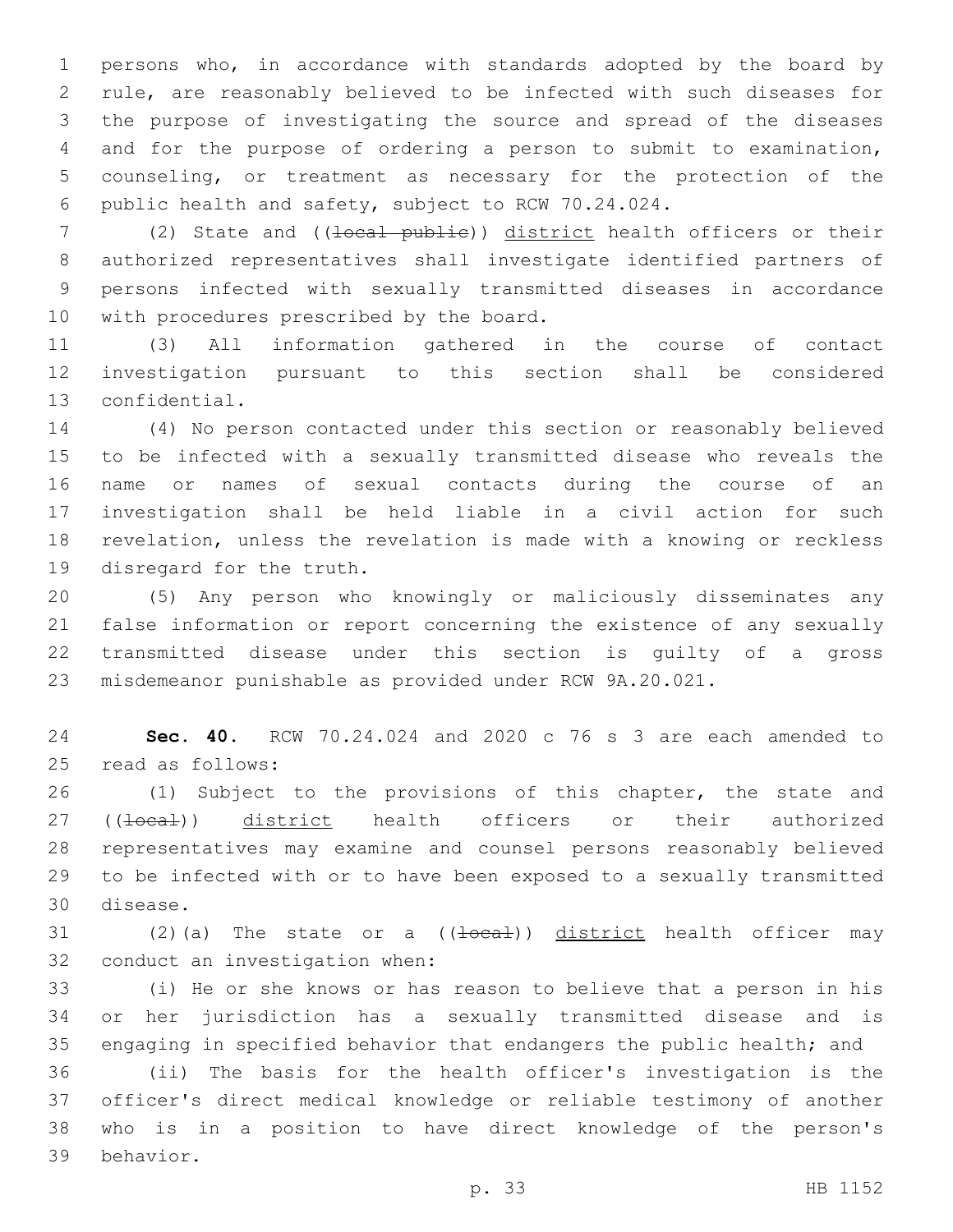(b) In conducting the investigation, the health officer shall evaluate the allegations, as well as the reliability and credibility of any person or persons who provided information related to the specified behavior that endangers the public health.

5 (3) If the state or ((<del>local</del>)) district health officer determines upon conclusion of the investigation that the allegations are true and that the person continues to engage in behavior that endangers the public health, the health officer shall document measures taken to protect the public health, including reasonable efforts to obtain 10 the person's voluntary cooperation.

 (4)(a) If the measures taken under subsection (3) of this section 12 fail to protect the public health, the state or ((local)) district health officer may issue a health order requiring the person to:

 (i) Submit to a medical examination or testing, receive counseling, or receive medical treatment, or any combination of these. If ordering a person to receive medical treatment, the health officer must provide the person with at least one additional appropriate option to choose from in the health order; or

 (ii) Immediately cease and desist from specified behavior that endangers the public health by imposing such restrictions upon the person as are necessary to prevent the specified behavior that 22 endangers the public health.

 (b) Any restriction shall be in writing, setting forth the name 24 of the person to be restricted, the initial period of time during which the health order shall remain effective, the terms of the restrictions, and such other conditions as may be necessary to protect the public health. Restrictions shall be imposed in the least-restrictive manner necessary to protect the public health. The period of time during which the health order is effective must be reasonably related to the purpose of the restriction or restrictions contained in the order, up to a maximum period of twelve months.

 (5)(a) Upon the issuance of a health order pursuant to subsection 33 (4) of this section, the state or  $((\text{1}oca\text{1}))$  district health officer shall give written notice promptly, personally, and confidentially to the person who is the subject of the order stating the grounds and provisions of the order, including the factual bases therefor, the evidence relied upon for proof of infection and dangerous behavior, and the likelihood of repetition of such behaviors in the absence of such an order. The written notice must inform the person who is the 40 subject of the order that, if he or she contests the order, he or she

p. 34 HB 1152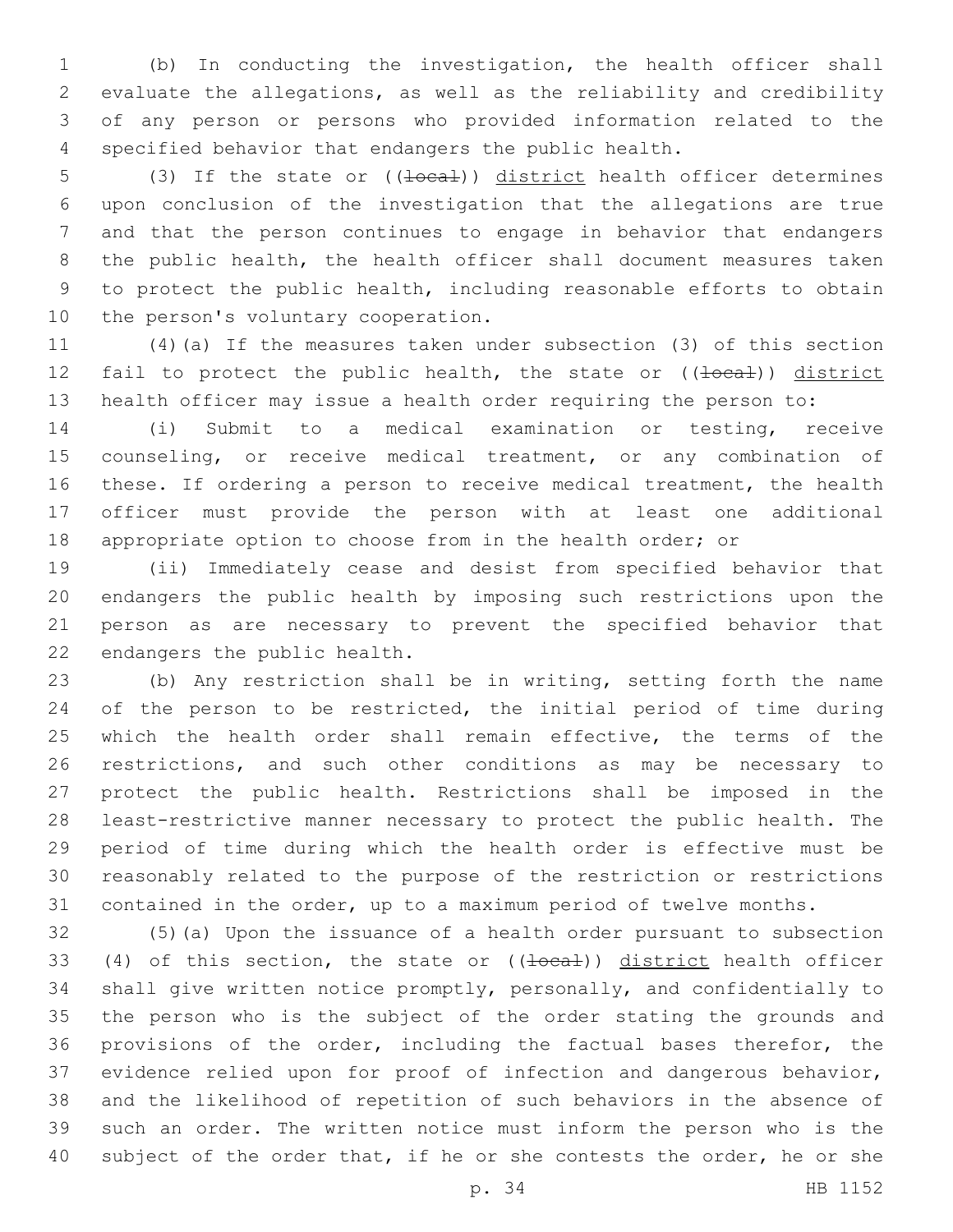may file an appeal and appear at a judicial hearing on the enforceability of the order, to be held in superior court. The hearing shall be held within seventy-two hours of receipt of the notice, unless the person subject to the order agrees to comply. If the person contests the order, no invasive medical procedures shall be carried out prior to a hearing being held pursuant to this 7 subsection.

 (b) The health officer may apply to the superior court for a court order requiring the person to comply with the health order if the person fails to comply with the health order within the time 11 period specified.

 (c) At a hearing held pursuant to (a) or (b) of this subsection (5), the person subject to the health order may have an attorney appear on his or her behalf at public expense, if necessary. The burden of proof shall be on the health officer to show by clear and convincing evidence that the specified grounds exist for the issuance of the order and for the need for compliance and that the terms and conditions imposed therein are no more restrictive than necessary to protect the public health. Upon conclusion of the hearing, the court shall issue appropriate orders affirming, modifying, or dismissing 21 the health order.

 (d) If the superior court dismisses the health order, the fact that the order was issued shall be expunged from the records of the 24 department or ((local)) district department of health.

 **Sec. 41.** RCW 70.24.034 and 1988 c 206 s 910 are each amended to 26 read as follows:

 (1) When the procedures of RCW 70.24.024 have been exhausted and 28 the state or ((10cal publie)) district health officer, within his or her respective jurisdiction, knows or has reason to believe, because of medical information, that a person has a sexually transmitted disease and that the person continues to engage in behaviors that present an imminent danger to the public health as defined by the board by rule based upon generally accepted standards of medical and public health science, the public health officer may bring an action in superior court to detain the person in a facility designated by the board for a period of time necessary to accomplish a program of counseling and education, excluding any coercive techniques or procedures, designed to get the person to adopt nondangerous behavior. In no case may the period exceed ninety days under each

p. 35 HB 1152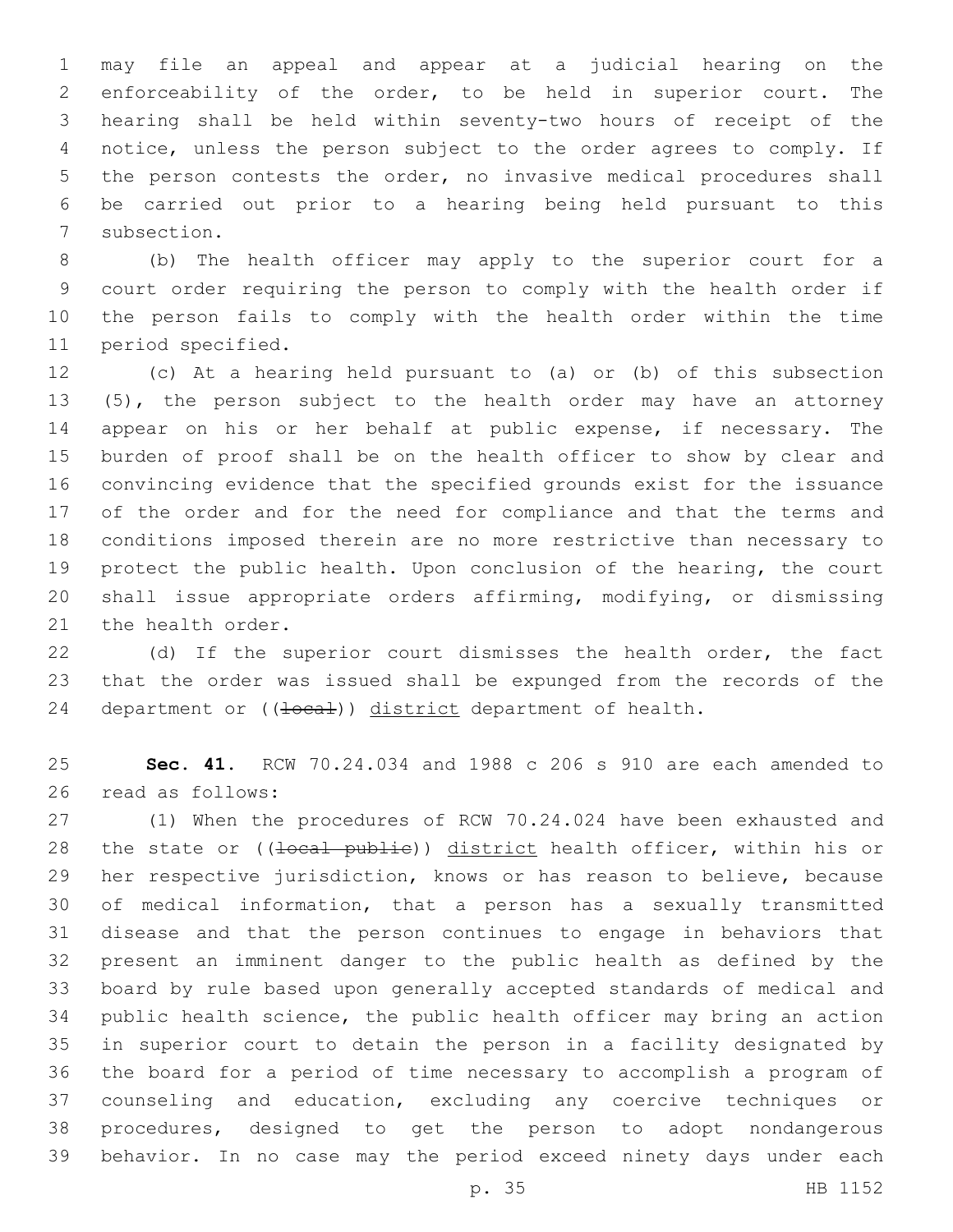order. The board shall establish, by rule, standards for counseling and education under this subsection. The public health officer shall request the prosecuting attorney to file such action in superior court. During that period, reasonable efforts will be made in a noncoercive manner to get the person to adopt nondangerous behavior.

 (2) If an action is filed as outlined in subsection (1) of this section, the superior court, upon the petition of the prosecuting attorney, shall issue other appropriate court orders including, but not limited to, an order to take the person into custody immediately, for a period not to exceed seventy-two hours, and place him or her in a facility designated or approved by the board. The person who is the subject of the order shall be given written notice of the order promptly, personally, and confidentially, stating the grounds and provisions of the order, including the factual bases therefor, the evidence relied upon for proof of infection and dangerous behavior, and the likelihood of repetition of such behaviors in the absence of such an order, and notifying the person that if he or she refuses to comply with the order he or she may appear at a hearing to review the order and that he or she may have an attorney appear on his or her behalf in the hearing at public expense, if necessary. If the person contests testing or treatment, no invasive medical procedures shall be carried out prior to a hearing being held pursuant to subsection 23 (3) of this section.

 (3) The hearing shall be conducted no later than forty-eight hours after the receipt of the order. The person who is subject to the order has a right to be present at the hearing and may have an attorney appear on his or her behalf in the hearing, at public expense if necessary. If the order being contested includes detention for a period of fourteen days or longer, the person shall also have the right to a trial by jury upon request. Upon conclusion of the hearing or trial by jury, the court shall issue appropriate orders.

 The court may continue the hearing upon the request of the person who is subject to the order for good cause shown for no more than five additional judicial days. If a trial by jury is requested, the court, upon motion, may continue the hearing for no more than ten additional judicial days. During the pendency of the continuance, the court may order that the person contesting the order remain in detention or may place terms and conditions upon the person which the 39 court deems appropriate to protect public health.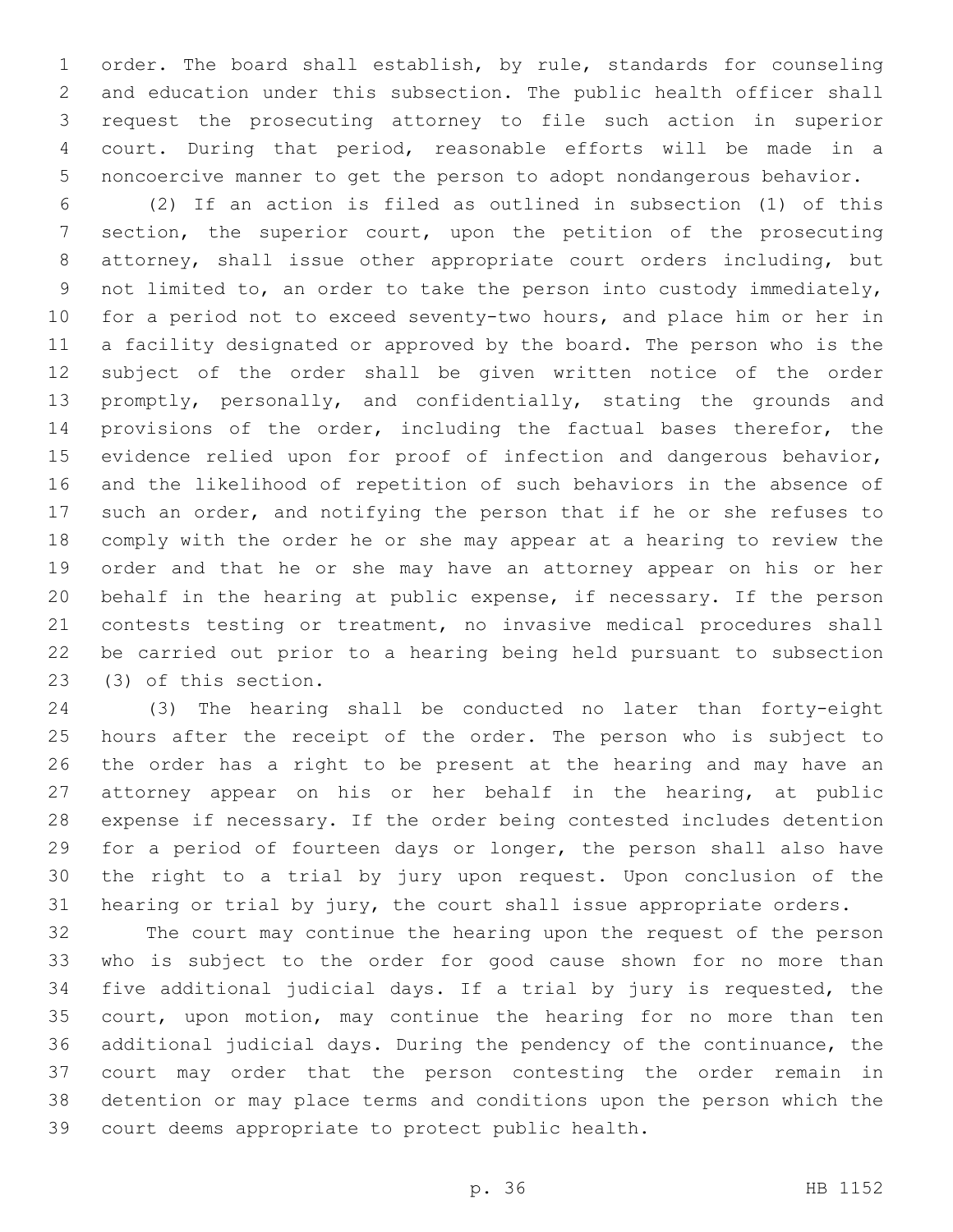1 (4) The burden of proof shall be on the state or ((<del>local public</del>)) 2 district health officer to show by clear and convincing evidence that grounds exist for the issuance of any court order pursuant to subsection (2) or (3) of this section. If the superior court dismisses the order, the fact that the order was issued shall be 6 expunged from the records of the state or ((local)) district 7 department of health.

 (5) Any hearing conducted by the superior court pursuant to subsection (2) or (3) of this section shall be closed and confidential unless a public hearing is requested by the person who is the subject of the order, in which case the hearing will be conducted in open court. Unless in open hearing, any transcripts or records relating thereto shall also be confidential and may be sealed 14 by order of the court.

 (6) Any order entered by the superior court pursuant to subsection (1) or (2) of this section shall impose terms and conditions no more restrictive than necessary to protect the public 18 health.

 **Sec. 42.** RCW 70.24.150 and 1991 c 3 s 326 are each amended to 20 read as follows:

21 Members of the state board of health and ((<del>local</del>)) district boards of health, public health officers, and employees of the 23 department of health and ((+oca+)) district health departments are immune from civil action for damages arising out of the good faith 25 performance of their duties as prescribed by this chapter, unless 26 such performance constitutes gross negligence.

 **Sec. 43.** RCW 70.24.340 and 2020 c 76 s 13 are each amended to 28 read as follows:

 A law enforcement officer, firefighter, health care provider, health care facility staff person, department of corrections' staff person, jail staff person, or person employed in other categories of employment to be at risk of exposure that presents a possible risk of transmission of a blood-borne pathogen, who has experienced an exposure to another person's bodily fluids in the course of his or 35 her employment, may request a state or  $((\pm \text{ocal}))$  district health officer to order blood-borne pathogen testing for the person whose bodily fluids he or she has been exposed to. If the state or 38 ((<del>local</del>)) district health officer refuses to order testing under this

p. 37 HB 1152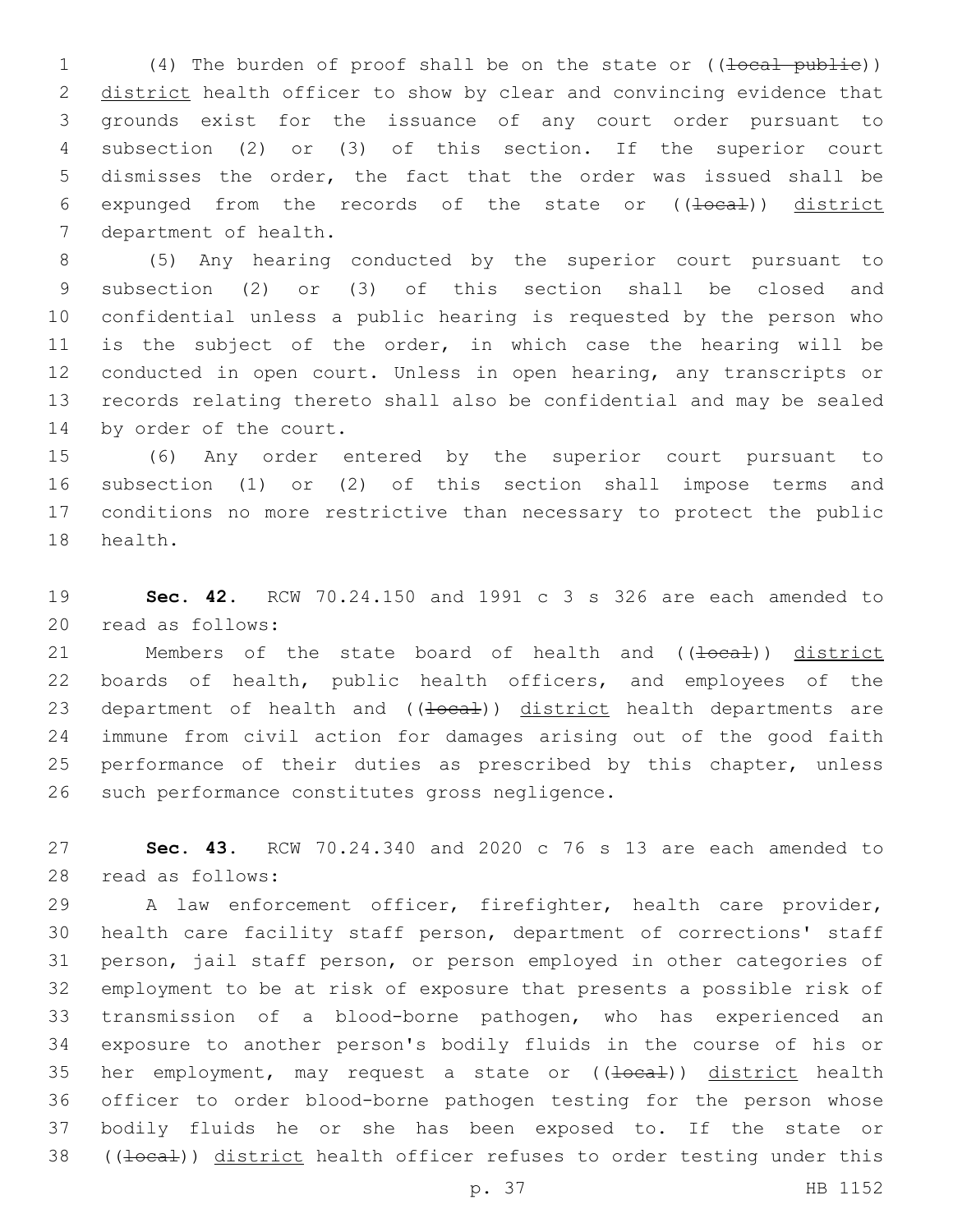section, the person who made the request may petition the superior court for a hearing to determine whether an order shall be issued. The hearing on the petition shall be held within seventy-two hours of filing the petition, exclusive of Saturdays, Sundays, and holidays. 5 The standard of review to determine whether the state or  $((\text{local}))$  district health officer shall be required to issue the order is whether an exposure occurred and whether that exposure presents a possible risk of transmission of a blood-borne pathogen. Upon conclusion of the hearing, the court shall issue the appropriate 10 order.

11 The person who is subject to the state or ((local)) district health officer's order to receive testing shall be given written notice of the order promptly, personally, and confidentially, stating the grounds and provisions of the order, including the factual basis therefor. If the person who is subject to the order refuses to 16 comply, the state or ((<del>local</del>)) district health officer may petition the superior court for a hearing. The hearing on the petition shall be held within seventy-two hours of filing the petition, exclusive of Saturdays, Sundays, and holidays. The standard of review for the order is whether an exposure occurred and whether that exposure presents a possible risk of transmission of a blood-borne pathogen. Upon conclusion of the hearing, the court shall issue the appropriate 23 order.

24 The state or ((<del>local</del>)) district health officer shall perform testing under this section if he or she finds that the exposure presents a possible risk of transmission of a blood-borne pathogen or 27 if he or she is ordered to do so by a court.

 The testing required under this section shall be completed as soon as possible after the substantial exposure or, if ordered by the court, within seventy-two hours of the order's issuance.

 **Sec. 44.** RCW 70.24.360 and 2020 c 76 s 14 are each amended to 32 read as follows:

33 Jail administrators, with the approval of the ((<del>local</del>)) district health officer, may order blood-borne pathogen testing for a person 35 detained in the jail if the ((<del>local</del>)) district health officer determines that the detainee's behavior exposed the staff, general public, or other persons, and that exposure presents a possible risk of transmitting a blood-borne pathogen. Documentation of the behavior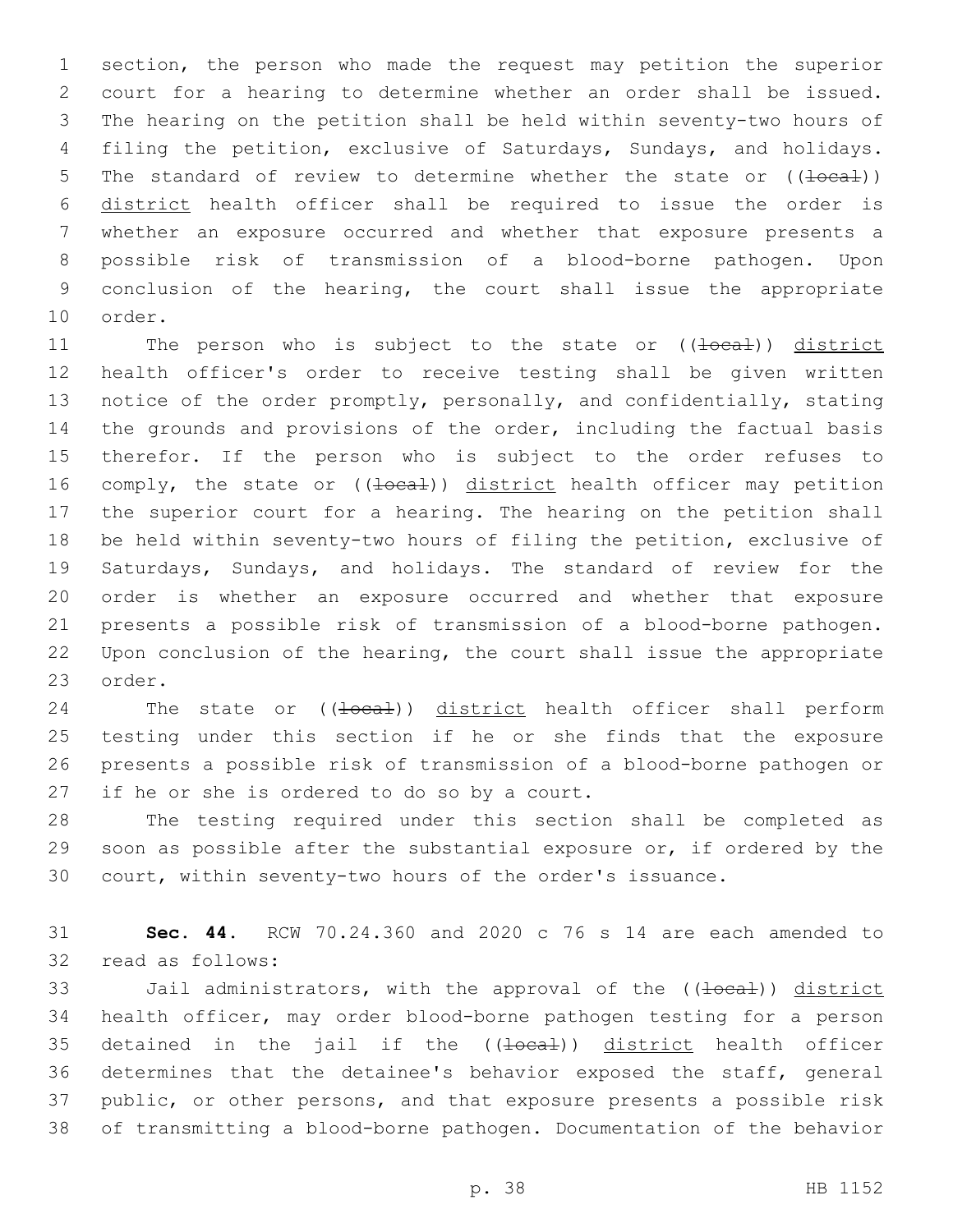shall be reviewed with the person to ensure that the person 2 understands the basis for testing.

 **Sec. 45.** RCW 70.24.450 and 2013 c 200 s 27 are each amended to 4 read as follows:

 (1) In order to assure compliance with the protections under this chapter and the rules of the board, and to assure public confidence in the confidentiality of reported information, the department shall:

 (a) Report annually to the board any incidents of unauthorized 9 disclosure by the department, ((<del>local</del>)) district health departments, or their employees of information protected under RCW 70.02.220. The report shall include recommendations for preventing future unauthorized disclosures and improving the system of confidentiality 13 for reported information; and

 (b) Assist health care providers, facilities that conduct tests, 15 ((local)) district health departments, and other persons involved in disease reporting to understand, implement, and comply with this chapter and the rules of the board related to disease reporting.

 (2) This section is exempt from RCW 70.24.084, 70.05.070, and 19 70.05.120.

 NEW SECTION. **Sec. 46.** The following acts or parts of acts are each repealed:

 (1) RCW 70.05.030 (Counties—Local health board—Jurisdiction) and 1995 c 43 s 6, 1993 c 492 s 235, & 1967 ex.s. c 51 s 3;

 (2) RCW 70.05.035 (Home rule charter—Local board of health) and 25 1995 c 43 s 7 & 1993 c 492 s 237;

 (3) RCW 70.05.080 (Local health officer—Failure to appoint— Procedure) and 1993 c 492 s 240, 1991 c 3 s 310, 1983 1st ex.s. c 39 s 4, 1979 c 141 s 81, & 1967 ex.s. c 51 s 13;28

 (4) RCW 70.08.005 (Transfer of duties to the department of 30 health) and 1989 1st ex.s. c 9 s 244;

 (5) RCW 70.08.010 (Combined city-county health departments— Establishment) and 1985 c 124 s 1, (1993 c 492 s 244 repealed by 1995 c 43 s 16), & 1949 c 46 s 1;33

 (6) RCW 70.08.020 (Director of public health—Powers and duties) 35 and 1985 c 124 s 2 & 1949 c 46 s 2;

 (7) RCW 70.08.030 (Qualifications) and 1996 c 178 s 20, 1985 c 37 124 s 3, 1984 c 25 s 3, & 1949 c 46 s 3;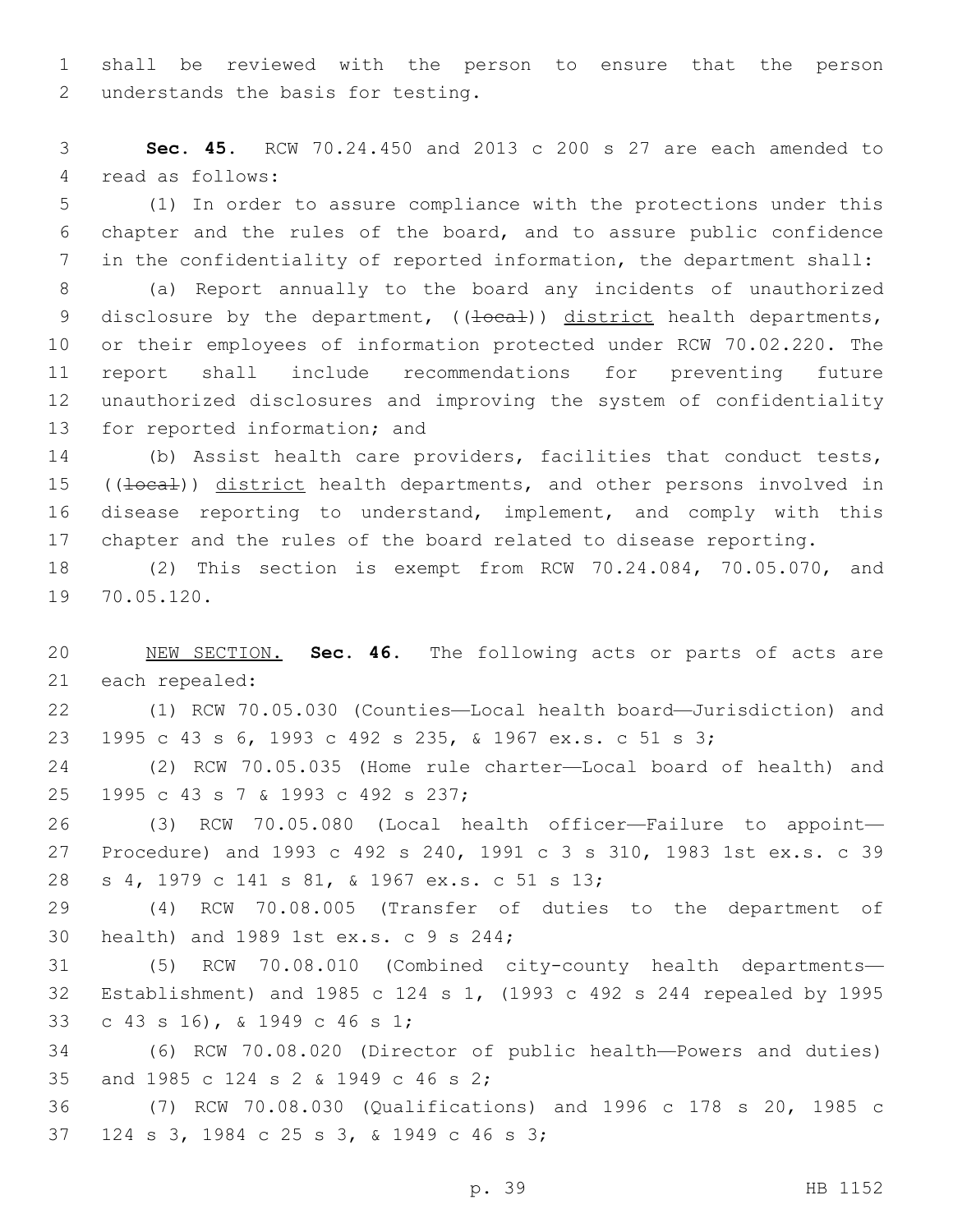(8) RCW 70.08.040 (Director of public health—Appointment) and 1995 c 188 s 1, 1995 c 43 s 9, 1985 c 124 s 4, 1980 c 57 s 1, & 1949 3 c 46 s 4; (9) RCW 70.08.050 (May act as health officer for other cities or towns) and 1991 c 3 s 314, 1979 c 141 s 85, & 1949 c 46 s 8; (10) RCW 70.08.060 (Director of public health shall be registrar of vital statistics) and 2012 c 117 s 372, 1961 ex.s. c 5 s 4, & 1949 8 c 46 s 9; (11) RCW 70.08.070 (Employees may be included in civil service or retirement plans of city, county, or combined department) and 1982 c 11 203 s 1, 1980 c 57 s 2, & 1949 c 46 s 5; (12) RCW 70.08.080 (Pooling of funds) and 1980 c 57 s 3 & 1949 c 13 46 s 6; (13) RCW 70.08.090 (Other cities or agencies may contract for 15 services) and 1949 c 46 s 7; (14) RCW 70.08.100 (Termination of agreement to operate combined city-county health department) and 1949 c 46 s 10; (15) RCW 70.08.110 (Prior expenditures in operating combined 19 health department ratified) and 1949 c 46 s 11; (16) RCW 70.46.020 (Districts of two or more counties—Health board—Membership—Chair) and 1995 c 43 s 10, 1993 c 492 s 247, 1967 22 ex.s. c 51 s 6, & 1945 c 183 s 2; (17) RCW 70.46.031 (Districts of one county—Health board— 24 Membership) and 1995 c 43 s 11; (18) RCW 70.46.060 (District health board—Powers and duties) and 1993 c 492 s 248, 1967 ex.s. c 51 s 11, & 1945 c 183 s 6; (19) RCW 70.46.080 (District health funds) and 1993 c 492 s 249, 1971 ex.s. c 85 s 10, 1967 ex.s. c 51 s 19, & 1945 c 183 s 8; (20) RCW 70.46.082 (District health funds—Health district as 30 custodian) and 2016  $sp.s. c 3 s 1;$  (21) RCW 70.46.085 (County to bear expense of providing public health services) and 1993 c 492 s 250 & 1967 ex.s. c 51 s 20; (22) RCW 70.46.090 (Withdrawal of county) and 1993 c 492 s 251, 1967 ex.s. c 51 s 21, & 1945 c 183 s 9;34 (23) RCW 70.46.100 (Power to acquire, maintain, or dispose of 36 property—Contracts) and 1957 c 100 s ; (24) RCW 70.46.120 (License or permit fees) and 1993 c 492 s 252 38 & 1963 c 121 s 1;